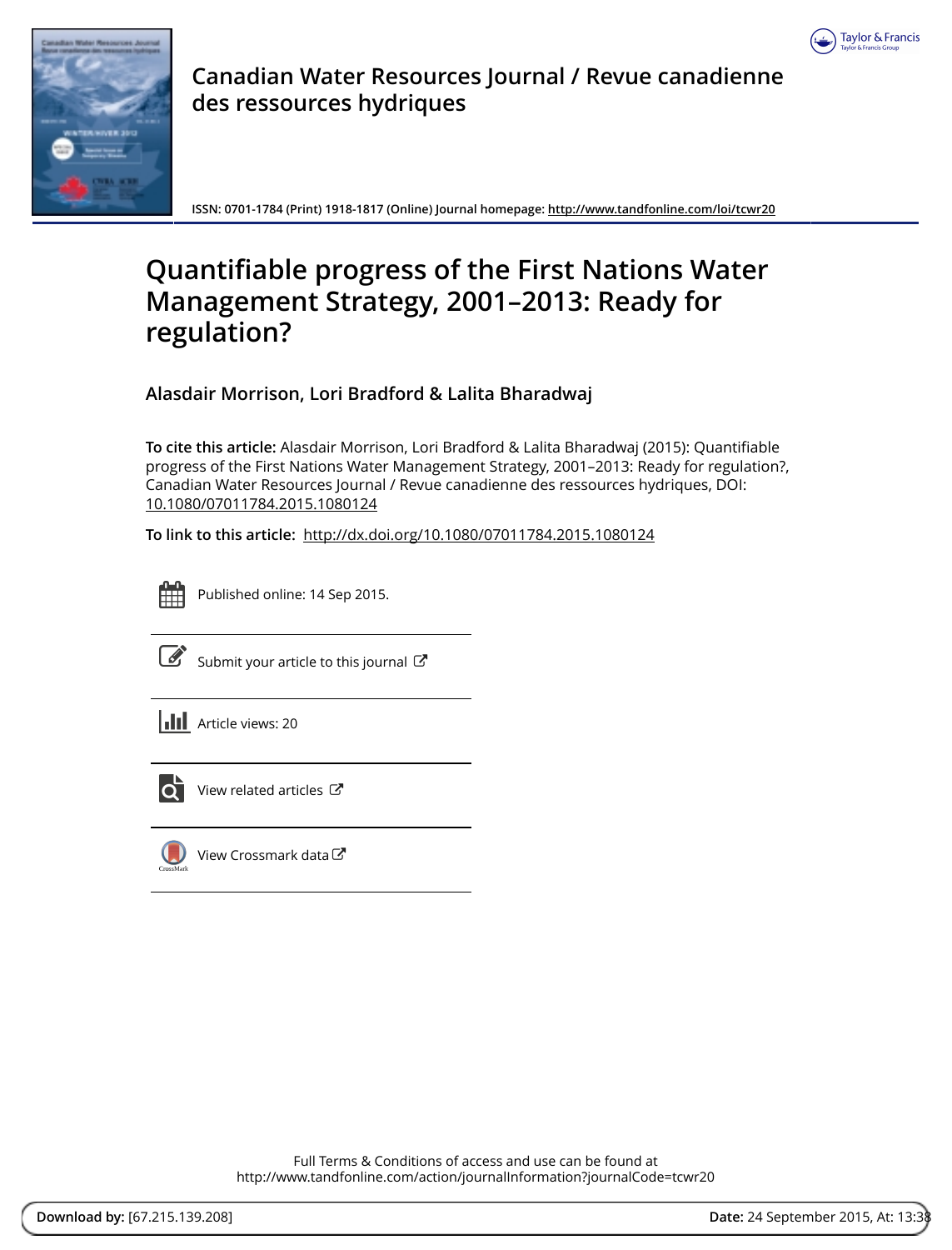# Quantifiable progress of the First Nations Water Management Strategy, 2001–2013: Ready for regulation?

Alasdair Morrison<sup>a</sup>, Lori Bradford<sup>b</sup> and Lalita Bharadwaj<sup>b</sup>\*

<sup>a</sup>Department of Geography and Planning, University of Saskatchewan, Saskatoon, Canada; <sup>b</sup>School of Public Health, University of Saskatchewan, Canada

(Received 2 August 2014; accepted 3 August 2015)

Drinking water security is a serious issue for many First Nations reserve communities in Canada. Over the last decade, CAD \$2 billion has been invested to improve the situation by way of several key policies. Though action plans have been developed, expert panels have been struck and commissioned assessments have occurred, little progress has been reported, and on-reserve communities suffering through drinking water emergencies continue to be featured in the media. This paper presents an evidence-based critical analysis of federal policies related to drinking water on First Nations lands, and their associated follow-up progress reports and commissioned assessments. The goals and outcomes of policies since 2001 are noted, and the scope and outcomes of each are compared. This study uses an exploratory analysis of government-documented quantifiable indicators to assess the progress made through the implementation of varied policies and expert panel recommendations. The analysis highlights shortfalls in the collection of indicator data that show that communities have the technical capacities to meet policy requirements. The effectiveness of government policies to prepare communities for the imposition of regulations introduced through the passing of Bill S-8, The Safe Drinking Water for First Nations Act (2012), is discussed.

Sécurité de l'eau potable est un problème grave pour de nombreuses collectivités des Premières nations. Plus de CAD 2 milliards de dollars ont été investis au Canada au cours de la dernière décennie pour améliorer la situation par le biais de plusieurs éléments clés de la politique. Bien que des plans d'action ont été mis en œuvre, des groupes d'experts consultées et l'évaluation commandé ont eu lieu, peu de progrès a été rapporté et les communautés des Premières Nations qui souffrent de boire de l'eau urgences rester dans les nouvelles. Dans cet article, une analyse critique fondée sur les preuves de la politique fédérale en ce qui concerne l'eau potable sur les terres des Premières Nations, et tout suivi des rapports et des évaluations commandé sont présentées. Les objectifs et les résultats des politiques depuis 2001 sont mis en évidence, la portée et les résultats de chacun sont comparés. Une analyse exploratoire des indicateurs quantifiables gouvernement documenté est présenté pour évaluer les progrès fait sortir par la mise en œuvre des politiques variées et les recommandations du groupe d'experts. Cette analyse met en évidence les lacunes dans la collecte de données d'indicateurs attestant que les communautés ont la capacité technique de répondre à la doctrine énoncée dans le projet de loi S-8. L'efficacité de ces politiques pour préparer les communautés à l'imposition de règlements introduites par l'adoption du projet de loi S-8, L'eau potable sécuritaire pour les loi des Premières Nations (2012), est discuté.

# Introduction

Access to safe drinking water is an ongoing issue for First Nations people living on reserves across Canada (Indian and Northern Affairs Canada [INAC] [2006](#page-20-0)). Despite numerous government assessments and monetary investments, people on First Nations reserves are 90 times more likely to have no access to running water than other Canadians (Eggerton [2006](#page-19-0); Boyd [2011](#page-19-0)). Inequities in access, provision, management and regulation of drinking water clearly exist for First Nations people on reserves. This imbalance is exemplified through government responses to, and national news coverage of, incidents of First Nations drinking water contamination as detailed in the following two stories. First, in October 2005, high E. coli levels were found in the drinking

water supply of the Kashechewan Cree First Nation located near James Bay, Ontario. Residents were under a boil water advisory for 2 years, and excessive chlorine added to the drinking water led to a perceived worsening of common skin conditions among reserve children (Canadian Medical Association [2008](#page-19-0); MacIntosh [2009](#page-20-0)), and subsequent mistrust of government interventions (Metcalfe et al. [2011](#page-20-0)). The government responded by organizing an airlift evacuation of community members to centers in Northern Ontario. Little information was subsequently reported on the status of the reserve community or the actions taken to resolve the situation (Doucet [2005](#page-19-0); Wingrove [2008\)](#page-21-0).

In comparison, the contamination of the public water system in Walkerton, Ontario, that resulted in the deaths

<sup>\*</sup>Corresponding author. Email: [lalita.bharadwaj@usask.ca](mailto:lalita.bharadwaj@usask.ca)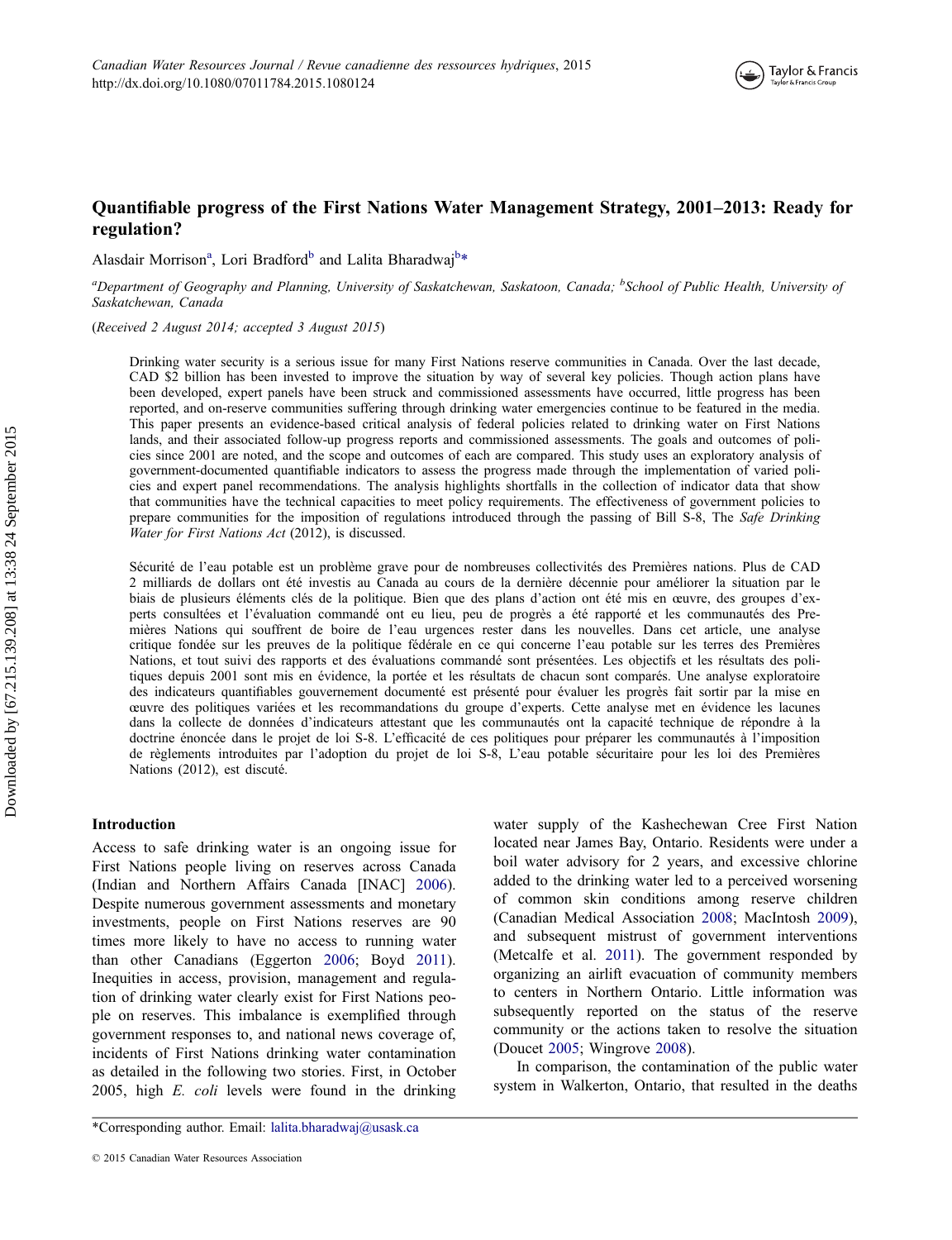of seven people and the sickening of over 2300 people in the year 2000 was well publicized and reported. A major inquiry was conducted to identify causes of the outbreak and gaps in government policies. Practices potentially contributing to the incident were investigated in depth, and community outreach and involvement were paramount in the investigative process. The Walkerton occurrence and subsequent inquiry led to substantial improvements in municipal water management procedures across the country (O'Connor [2002a](#page-20-0), [2002b](#page-20-0); Ontario Ministry of the Attorney General and O'Connor [2002\)](#page-21-0). Ongoing coverage of the inquiry and its findings remain in the news and other media today (see, for example, Cole [2014](#page-19-0); Johns [2014](#page-20-0); The Canadian Press [2015\)](#page-19-0).

First Nations communities on reserves with serious water issues have not received the same degree of public or political attention as other communities have (White et al. [2012;](#page-21-0) Patrick [2011\)](#page-21-0). As of June 2014, Health Canada listed 92 First Nations communities under drinking water advisories. Waterborne infections on reserves are 26 times the national average, and about 30% of reserve-based community water systems are classified as posing a high risk to water quality (Office of the Auditor General [2005;](#page-20-0) Eggerton [2006;](#page-19-0) INAC [2007;](#page-20-0) Simeone [2010;](#page-21-0) Heath Canada [2014\)](#page-19-0). The water contamination in Kashechewan, related incidents in other communities and current statistics point to inequities in the provision and management of drinking water in Canada (Patrick [2011](#page-21-0)).

This paper details the gaps in water service provision of on-reserve populations through a review of key policy documents, and through a look at the quantifiable indicators of progress associated with key policies and actions plans to improve services put in place by the federal government and its agencies between 2001 and 2013. The management of potable drinking water and wastewater on First Nations reserves is a shared responsibility between First Nations and the federal government. Programs and services for providing clean, safe and secure water on reserves are provided through First Nations band councils, INAC/Aboriginal Affairs and Northern Development Canada (AANDC) and Health Canada, with Environment Canada serving in an advisory role. The complicated administrative structure involved in First Nations' on-reserve water provision makes it difficult to ascertain whether each agency is fulfilling its responsibilities. The evidence presented here helps contextualize the concerns of First Nations reserve populations, including the reasons why their Charter rights (Boyd [2011\)](#page-19-0) are not adequately addressed. The development of common indicators for government agency reporting on progress in the provision of First Nations on-reserve water services will support the implementation of future water policies.

Increasing numbers of researchers are recognizing that a suite of quantitative and qualitative science-based indicators, as well as those grounded in traditional knowledge, are needed for assessing policy interventions with First Nations people (Cameron [2012](#page-19-0); Hill et al. [2012;](#page-19-0) Ford et al. [2013\)](#page-19-0). Qualitative indicators, such as the quality of long-term relationships with co-management agencies, and clear on-reserve leadership, among others, are also crucial in order to ensure successful water service provision on First Nations reserves (Lebel and Reed [2010\)](#page-20-0). The establishment of such indicators, however, is both beyond the scope of this paper and would be more appropriately created by and/or with First Nations community members. As a first step in identifying potential indicators, this paper sources existing quantifiable indicators and reports on their appropriateness. First, the varied policy documents and their progress reports are analyzed for their goals, scopes and concepts of progress. Then, progress toward meeting policy goals is assessed using government-reported indicators. The final section reflects on and discusses the actual progress toward safe water provision, as reported through indicators and progress reports and the effects of putting Bill S-8 into place.

# Background

#### Responses and action plans

The federal government's response to water access and management issues on First Nations reserves has primarily been in the form of directing investment for improvements in drinking water through the seven-step First Nations Water Management Strategy (FNWMS) (for complete documentation, see Aboriginal Affairs and Northern Development Canada [AANDC] [2010\)](#page-18-0). The FNWMS was a 5-year strategy implemented in May 2003. It stemmed from an initial baseline assessment of the state of water and wastewater infrastructure in First Nations communities conducted in 2001 and 2002 by Indian and Northern Affairs Canada (INAC [2003\)](#page-20-0). The FNWMS strategy involved a federal investment of CAD \$1.6 billion over 5 years (2003 to 2008). Projected outcomes of the strategy included increasing community capacities for water monitoring, sampling, analysis and reporting, decreasing the number of high-risk systems, and developing and implementing a comprehensive set of clearly defined standards, protocols and policies utilizing a multi-barrier approach (INAC [2007\)](#page-20-0). The multi-barrier approach means putting barriers in place to eliminate or reduce threats from natural and human-made sources, as well as protecting water from contamination, using effective treatment options and maintaining the distribution system (INAC [2007\)](#page-20-0). Several additional initiatives have been implemented since the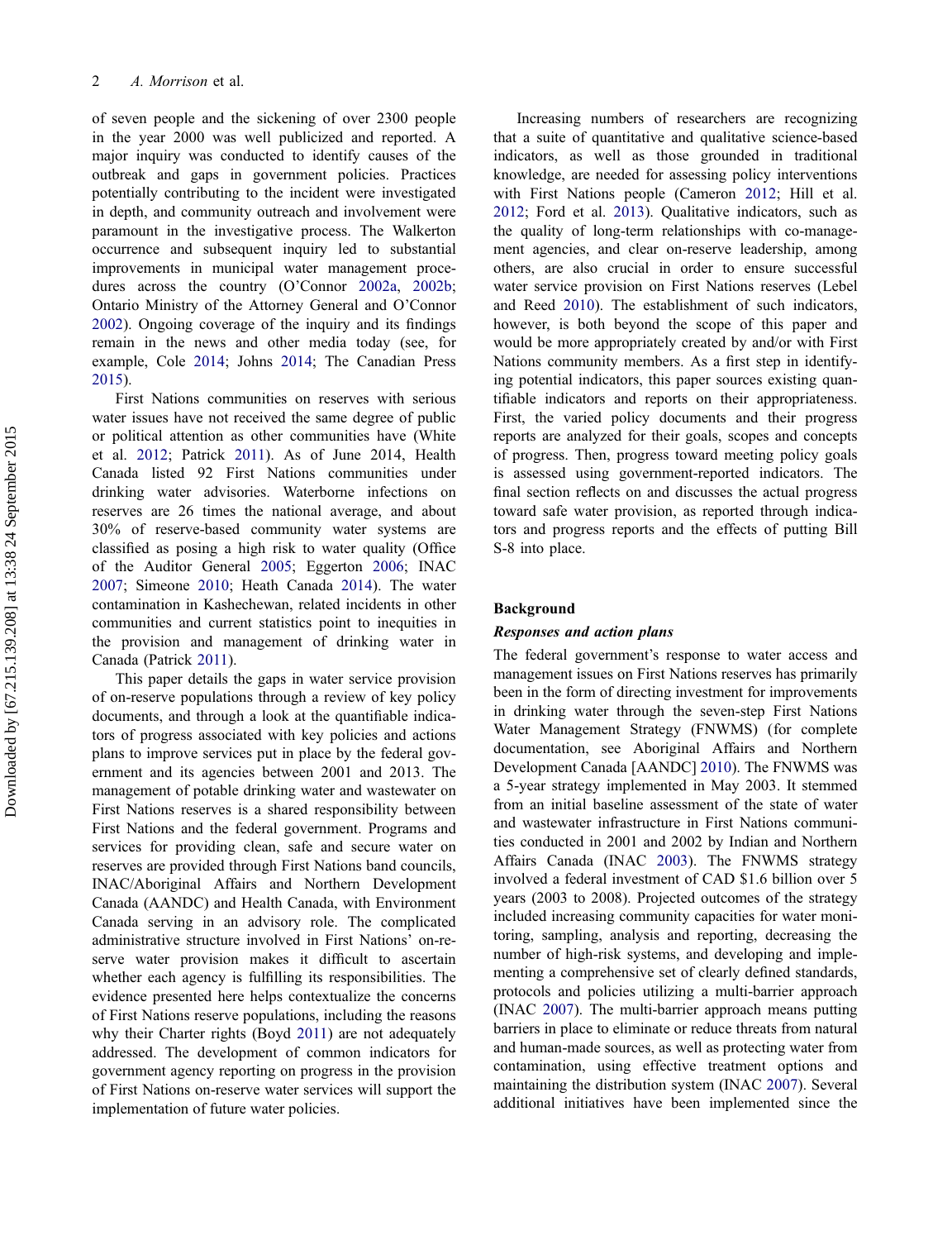<span id="page-3-0"></span>inception of the FNWMS. These plans were applied between 2003 and 2013 and included the Plan of Action for First Nations Drinking Water (PoAFNDW), the First Nations Water and Wastewater Action Plan (FNWWAP) and Bill S-8, which came into force on 1 November 2013, and which enables the federal government to work with First Nations communities on reserves, as well as other stakeholders, to develop enforceable federal regulations to ensure access to safe, clean and reliable drinking water on reserves. Although these plans grew from the FNWMS, the FNWMS remained the major vehicle for improving water management for First Nations until 2013. The progress, however, towards the objectives of the FNWMS, and of the plans that followed, has yet to be assessed in any comprehensive fashion.

## Obstacles to progress on the FNWMS and Bill S-8

Several reports highlighting key obstacles for the improvement of drinking water in First Nations communities were released after the FNWMS came into force. The report of the Office of the Auditor General (OAG) in 2005 stressed the lack of enforceable regulations and standards as major obstacles for the improvement of drinking water. The second audit conducted by the OAG in 2011 reiterated this finding and expressed ongoing confusion about the roles and responsibilities of the agencies involved (OAG [2011\)](#page-20-0). Hubbert ([2013\)](#page-20-0) confirmed that a lack of available enforcement mechanisms, the inaccessibility of remote communities and ongoing infrastructural issues increased the complexity of the problem.

In 2006, the Expert Panel on Safe Drinking Water for First Nations, an objective of the PoAFNDW, held hearings, provided recommendations and reported on options for drinking water regulation on reserve (INAC [2006\)](#page-20-0). The panel members echoed many of the same conclusions put forth by the OAG and identified three prerequisite conditions for any management or regulatory regime to succeed (Swain et al. [2006\)](#page-21-0). These included closing the resource gap between communities on reserves and non-First Nations communities, improving consultations and addressing high-risk communities (see Table 1). These recommendations provided a roadmap to guide the groundwork needed to resolve existent inequities and to inform, a priori, the introduction of a legislated regulatory regime on reserves.

# Beyond the prerequisites: the gap between policymakers and First Nations people

Regardless of the prerequisites proposed by the expert panel, on 26 May 2010, the federal government introduced Bill S-11, the Safe Drinking Water for First Nations Act. Bill S-11 met with great opposition.

Table 1. Initial 21 high-risk communities by region (adapted from AANDC [2008](#page-18-0)a).

| Region         | <b>Communities</b>                     |
|----------------|----------------------------------------|
| Atlantic       | Pabineau, New Brunswick                |
|                | Woodstock, New Brunswick               |
| Quebec         | Kitigan Zibi Anishinabeg               |
| Ontario        | Shoal Lake #40                         |
|                | Constance Lake                         |
|                | Moore Deer Point                       |
|                | Northwest Angle #37                    |
|                | Ochiichagwe'babigo-ining               |
|                | Kingfisher                             |
|                | Muskrat Dam Lake                       |
|                | Wabigoon Lake Ojibway                  |
| Alberta        | Dene Tha'                              |
|                | Driftpile                              |
|                | Frog Lake                              |
| <b>British</b> | Semiahmoo                              |
| Columbia       | Shuswap                                |
|                | Toghaht                                |
|                | Canoe Creek                            |
|                | Lake Babine Nation – Community of Fort |
|                | Babine                                 |
|                | Toosey                                 |
| Yukon          | Taku River Tlingit                     |

Particular criticisms included that there had been insufficient consultation with First Nations, the bill lacked clarity about who would wield legislative, administrative and/or judicial power (Bowden [2011](#page-19-0)), and that parts of the Act were in conflict with treaty rights (Canadian Environmental Law Association [2012](#page-19-0)). In a letter to the Senate of Canada and to other First Nations leaders, the Assembly of First Nations (AFN) Chief stated that "First Nations have been very concerned that the liability provisions of the Bill [S-11] will transfer liability to First Nations with no commitment to funding, training or infrastructure improvement – essentially setting up First Nations to fail" (Atleo [2011](#page-18-0), 2). Although the 2003 FNWMS was meant to address issues of management, capacity, infrastructure, monitoring and high-risk systems, questions were still raised as to how First Nations communities would create or obtain access to the facilities, skills and resources to upgrade their infrastructure, build capacity and increase water monitoring and reporting to meet the requirements of the new regulations (Simeone [2010](#page-21-0); Rizvi et al. [2013](#page-21-0)).

The proposed Bill S-11 [\(2010\)](#page-18-0) would have created new regulations for drinking water on First Nations reserves, meeting a goal of the FNWMS, but the legislation lacked specifics about how First Nations would be equipped to meet those regulations (Basdeo and Bharadwaj [2013](#page-18-0)). With the dissolution of Parliament on 26 March 2011, Bill S-11 died on the Order Paper.

Bill S-11 was amended and replaced by Bill S-8 on 29 February 2012. Bill S-8 enables the legal enforcement of water quality regulations and standards in First Nations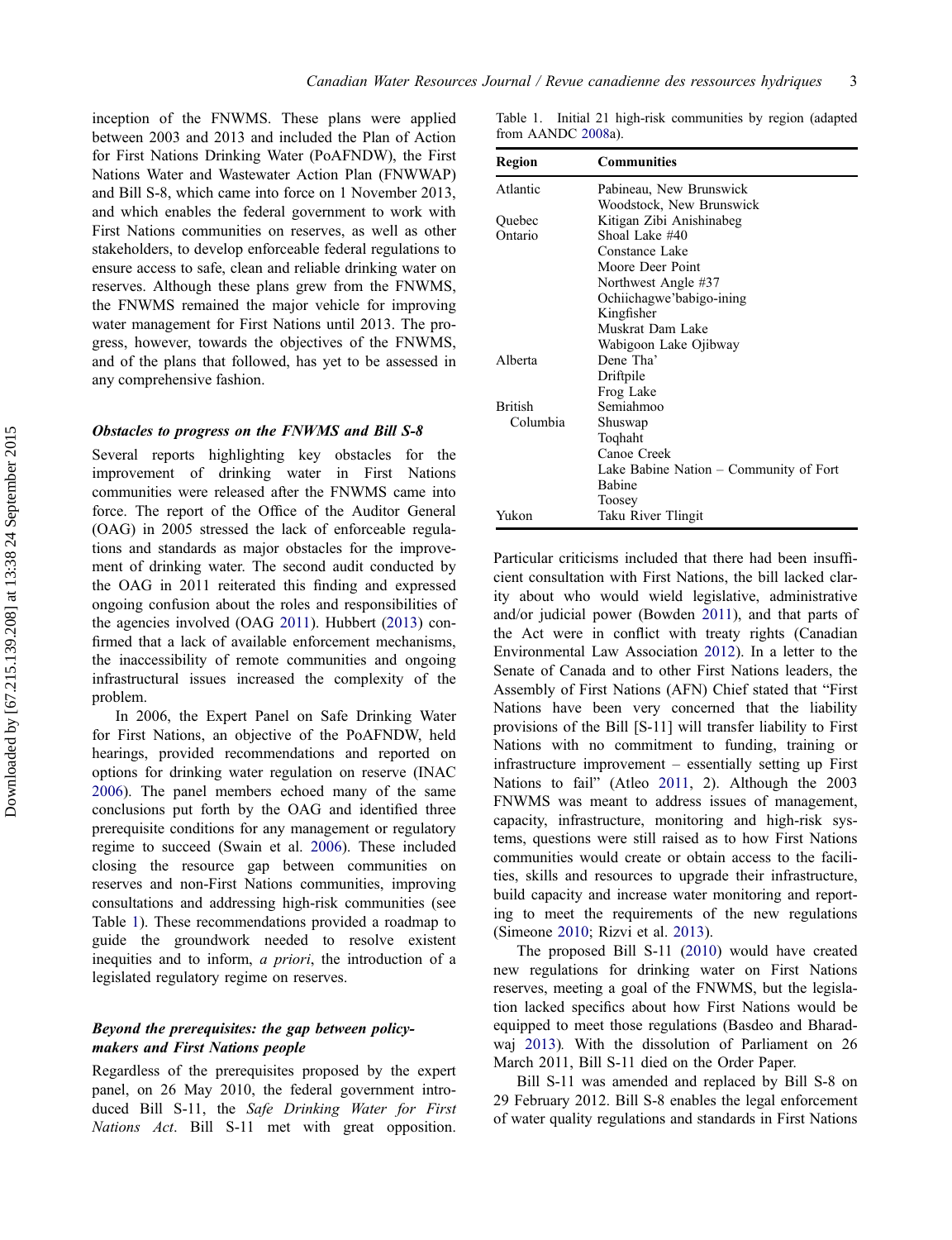communities, and allows the government to make regulations that govern training and certification, the protection of source water, the development and decommissioning of drinking water and wastewater systems, the setting of drinking water quality standards, the monitoring of drinking water, the release of remediation orders and the taking of emergency measures on reserve land. It also allows the government to enter into agreements with non-First Nations enforcement agencies to administer and enforce the regulations of the act (Senate of Canada [2012](#page-21-0)). Again, the proposed bill received objections, particularly from the Chiefs of Ontario (COO), who stressed that the bill violates treaties and is unconstitutional, writing that the "COO vehemently opposes the inclusion of sec. 3 in Bill S-8, a clause which permits the abrogation and derogation of constitutionally protected Aboriginal and Treaty rights" (COO [2013](#page-19-0), 2–3). The letter goes on to point out nine articles from the United Nations Declaration on the Rights of Indigenous People (2007) that are also violated by Bill S-8 (COO [2013](#page-19-0)).

Prominent legal and non-governmental organizations also publicly raised their concerns with Bill S-8 (Canadian Environmental Law Association [2012](#page-19-0); Metro Vancouver [2012](#page-20-0); Assembly of First Nations [AFN] [2013](#page-18-0); Assembly of Manitoba Chiefs [2013;](#page-18-0) Blood Tribe First Nation [2013](#page-18-0); COO [2013\)](#page-19-0). These organizations found that the bill does not provide for the protection of treaty rights or recognize First Nations' jurisdictional authority. It also does not include the dedication of additional resources to ensure that regulations are met, and places all liabilities for any failures to meet regulatory standards on the First Nations and the water system operators, opening them up to financial and criminal penalties. Bill S-8 neither addressed the issues identified in Bill S-11, which also lacked sufficient consultation with First Nations in its development, nor complied with the expert panel's recommendations prior to its implementation (White et al. [2011\)](#page-21-0). Notably, Bill S-8 did not include an adequate understanding of the progress made under FNWMS objectives, or of government responses to the letters of objection to it from across Canada when, in June 2013, it was passed into law.

Widespread doubt that Bill S-8 will meet its stated goal remains, both within and outside First Nations communities (Bowden [2011](#page-19-0); Patrick [2011;](#page-21-0) White et al. [2011;](#page-21-0) Basdeo and Bharadwaj [2013](#page-18-0)). To date, it is unclear what evidence exists to support the June 2013 passing of Bill S-8 (Baird and Plummer [2013;](#page-18-0) Cave et al. [2013](#page-19-0); Gajadhar [2013\)](#page-19-0).

# Indicators and capacity for water policy interventions in First Nations communities

Many of the challenges for Canadian communities adapting to changes intended to improve local services,

such as drinking water provision, reflect complicated human dynamics and require the assessment of individual and organizational vulnerabilities and capacities, including their readiness for change (Armenakis et al. [1993;](#page-18-0) Thurman et al. [2003;](#page-21-0) Rashman and Radnor [2005\)](#page-21-0). The co-creation and use of holistic frameworks for assessing vulnerabilities and capacities is vital to communities undergoing policy change (Plummer et al. [2013\)](#page-21-0). The implementation of changes must also embrace all forms of learning, improvement and innovation, so that sustainable long-term value can be gained for all stakeholders (Rashman and Radnor [2005;](#page-21-0) Jones and Stewart [2012](#page-20-0); Rafferty et al. [2013](#page-21-0)). In the First Nations public health intervention context, the readiness models developed (e.g. Edwards et al. [2000;](#page-19-0) Thurman et al. 2003, [2004](#page-21-0); Johnson et al. [2004](#page-20-0); Stith et al. [2006](#page-21-0); Plested et al. [2002\)](#page-21-0) point to an essential requirement that a First Nations community should be enabled to implement a new policy prior to the policy's formal introduction (Leiberman et al. [2013\)](#page-20-0).

In the case of on-reserve water vulnerabilities, researchers have made efforts to define the human dimensions of water resource vulnerability, and develop capacity indicators for providing safe drinking water (Lebel and Reed [2010](#page-20-0); Plummer et al. [2013](#page-21-0); Rizvi et al. [2013\)](#page-21-0); however, these have been derived from non-First Nations frameworks applied on reserve. These indicators fall into the categories of water sourcing, financial support/funding, information management, human resources (including managerial and institutional capacity and/or jurisdictional factors), social and political factors, and technical dimensions. Examples of indicators that could be used to gauge institutional capacity include: (1) the presence of a plan to guide community actions for the provision of safe drinking water; (2) federal legislation that clearly delineates the roles and responsibilities of the players involved in safe drinking water provision; (3) fair and appropriate conflict resolution processes, and (4) the federal government taking First Nations input seriously (Lebel and Reed [2010;](#page-20-0) Patrick [2011;](#page-21-0) Plummer et al. [2013;](#page-21-0) Rizvi et al. [2013](#page-21-0)). Examples of human resource indicators include adequate training for staff members involved in providing safe drinking water, and an adequate number of diligent and certified employees dedicated to water management. For examples of indicators for each of the other dimensions, see Lebel and Reed [\(2010](#page-20-0)) and Rizvi et al. [\(2013](#page-21-0)).

These capacity indicators were developed to ensure that appropriate policies are co-created, and that the communities have the readiness and capacities to implement future laws to support drinking water regulation compliance. This paper addresses three objectives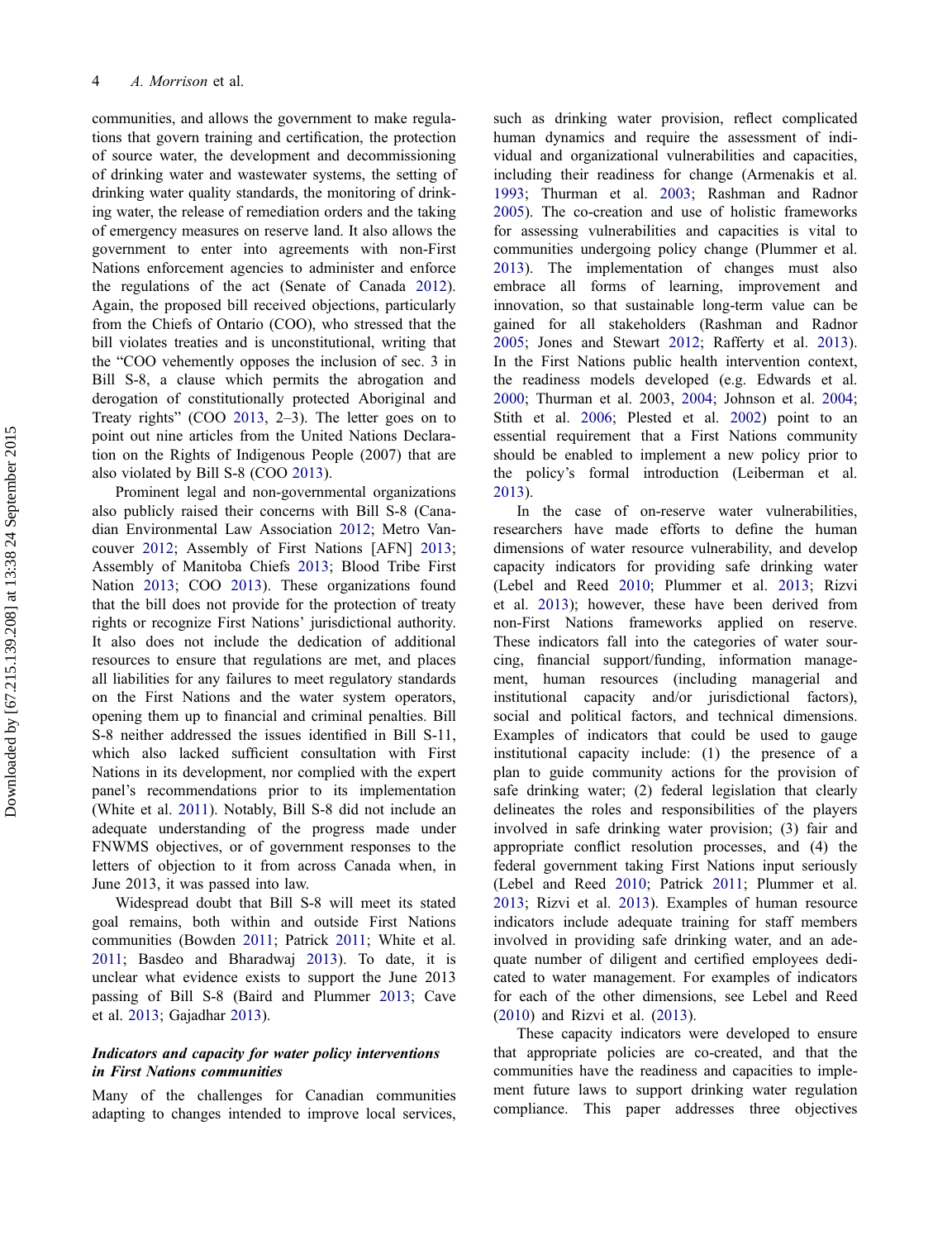towards a critical understanding of the policies regulating First Nations drinking water in Canada, by:

- (1) Identifying the motivating factors, goals and scope of the main federal strategies implemented to improve water management in First Nations from 2001 to 2013;
- (2) Comparing these strategies and identifying common indicators utilized by government agencies to report, assess and gauge the progress of federal initiatives over this period;
- (3) Determining whether reported indicators show progress in First Nations water management under the strategies implemented from 2001 to 2013 to validate the introduction of Bill S-8 and its embedded enforcement doctrine.

In appraising these gaps, this paper aims to support future policy-makers, public health practitioners and local people in building the tools for evaluating the implementation and success of Bill S-8 and others like it in First Nations communities.

#### **Methods**

#### Approach and sampling

Taking lessons from evidence-informed public health practitioners and policy-makers (Kohatsu et al. [2004](#page-20-0); Kemm [2006](#page-20-0); Murray and Frenk [2008](#page-20-0)), the research team critically reviewed water management policies applicable to First Nations by following the stepwise process of evidence-informed public health policy reviewing outlined by Ciliska et al. [\(2008](#page-19-0)) and illustrated in Figure [1.](#page-6-0)

This approach was further enhanced by considering systematic public heath approaches in the evaluation of programs, systems and analyses to support policy choices. Focusing on both existing and developing policies and identifying gaps in the requirements for the implementation of these policies (Brownson et al. [2010\)](#page-19-0), including communities' capacities to implement them (Braveman et al. [2011\)](#page-19-0), this methodology can easily be applied as a comparative tool for bridging on-site practitioner insights and progress report statistics with distant policy-makers.

This research began with a focused search for indicators in the primary literature, i.e. federally published policy documents, including legislation, reports and websites. Literature assessing the outcomes of these policies was also obtained through database searches of Scopus, Thompson Institute for Scientific Information's Web of Knowledge, Google Scholar and Canadian Human Rights Reporter Online. Information was accessed over a 10-month period from October 2013 to July 2014. Relevant progress reports were studied to identify the sources, goals and scopes of strategic plans, obstacles to implementation and common indicators measuring progress under federal initiatives. An indicator was defined as a quantitative measure that specified the state of an assessed condition. A common indicator was defined as a measurement that was performed in at least 3 consecutive years, assessed in a similar fashion and reported within the body of progress reports reviewed.

Results were organized into two parts: first, the concrete sample of policies, their chronological development and their criticisms are presented textually in Part 1 and compared in Figure [2](#page-7-0). Subsequent progress reports are compiled and listed in Table [2](#page-7-0). Comparisons and gaps among these documents were identified and presented in Tables [3](#page-8-0) and [4](#page-9-0). Candidate indicators are synthesized in Part 2, and progress is assessed using these indicators. Evidence-based evaluation of progress is presented in Figure [3](#page-11-0).

#### Results

# Part 1: introduction to strategies for the improvement of First Nations water management

Federal initiatives implemented from 2001to 2013 are summarized in the following sections and outlined in Figure [2](#page-7-0). Each section analyzes the content of one document. Federal initiatives primarily involved the assessment of conditions in First Nations communities and investments in infrastructure, operations and maintenance, water quality monitoring skills and the development of water management protocols specific to First Nations' needs. The implementation of Bill S-8 in June 2013 was a culminating event within this timeline. As noted in Figure [2](#page-7-0), eight policy documents including six plans or pieces of legislation, one set of expert panel recommendations and one commissioned report were included in the primary data for examining objective 1. Figure [2](#page-7-0) summarizes the motivation, responsible agencies and major obstacles identified in the implementation of each policy.

#### Baseline assessment, 2001–2002

Federal strategies were born out of an initial assessment of drinking water and wastewater systems in Canadian First Nations Communities conducted by INAC in 2001–2002. The assessment evaluated the physical and operational components of on-reserve systems, and the training levels of system operators, identified water and wastewater systems unable to meet Canadian Guidelines for Drinking Water Quality and Effluent Quality and Wastewater Treatment (Health Canada [2012](#page-19-0)) and estimated the costs of remedial actions to address identified deficiencies (INAC [2003](#page-20-0)). This assessment involved the review of 740 drinking water and 492 wastewater systems serving 691 First Nations communities within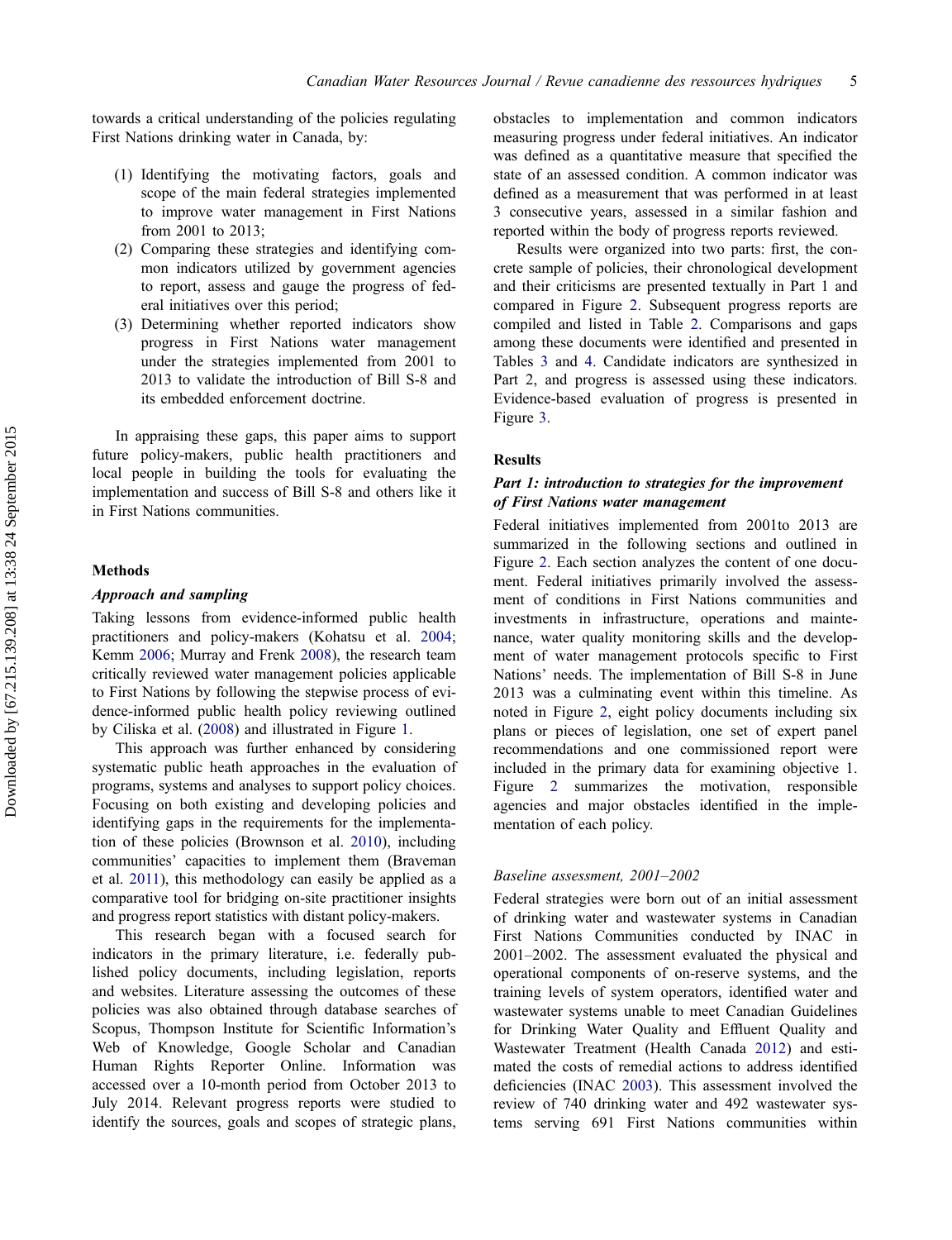<span id="page-6-0"></span>

Figure 1. Evidence-informed public health policy reviewing process (adapted from Ciliska et al. [2008;](#page-19-0) Brownson et al. [2010;](#page-19-0) Braveman et al. [2011\)](#page-19-0).

Canada; an additional 12% of First Nations people in Canada are not served by a drinking or wastewater system. The assessment provided a limited snapshot of very poor baseline conditions and capacities in these communities compared with public and private water system conditions and capacities across the country as a whole (Carter and Danert [2003;](#page-19-0) INAC [2003](#page-20-0); Charrois

[2010\)](#page-19-0). The assessment did not include reviews of historical records or water-borne public health emergencies, and lacked systematic comparisons of First Nations community water systems with those of comparable non-First Nations communities. Such comparisons would have provided relevant information about the cost-effectiveness of investments made in First Nations water systems.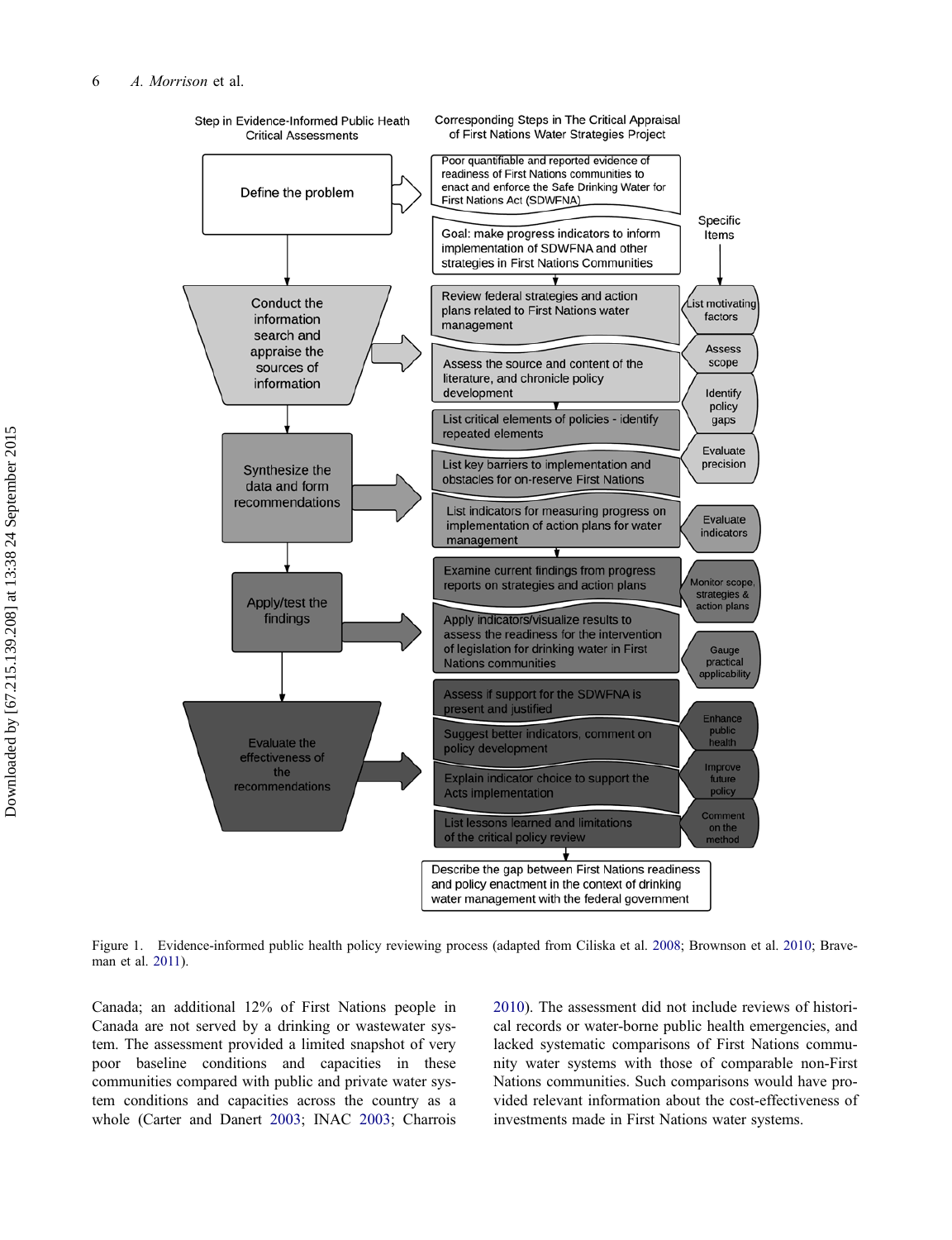<span id="page-7-0"></span>

Figure 2. Timeline and characteristics of primary First Nations water policy documents.

Table 2. Federal policies and action plans, and associated progress reports.

| Federal government initiative                                                                         | <b>Progress report</b>                                                                                           |
|-------------------------------------------------------------------------------------------------------|------------------------------------------------------------------------------------------------------------------|
| Baseline National Assessment, 2001–2003<br>First Nations Water Management Strategy (FNWMS), 2003–2008 | 2003 National Assessment (INAC)<br>2007 Summative Evaluation (INAC)<br>2011 National Assessment (Contracted from |
| Plan of Action for First Nations Drinking Water (PoFNDW) and First Nations Waste                      | Neegan Burnside Ltd.)<br>2006 PoFNDW progress report (INAC)                                                      |
| Water Action Plan (FNWWAP), 2006-2012                                                                 | 2007 PoFNDW progress report (INAC)<br>2008 PoFNDW progress report (INAC)                                         |
|                                                                                                       | 2008/09 FNWWAP progress report (INAC)<br>2009/10 FNWWAP progress report (INAC)                                   |
| Post-FNWMS Investment                                                                                 | 2010/12 Water and Wastewater Report<br>(AANDC)                                                                   |

Notes: INAC, Indian and Northern Affairs Canada; AANDC, Aboriginal Affairs and Northern Development Canada.

# The First Nations Water Management Strategy, 2003–2008

In response to this baseline assessment, in 2003 the FNWMS was conceived. The FNWMS was jointly developed by INAC and Health Canada. It was based on a national approach and shaped by provincial and territorial management regimes in place at the time. The strategy outlined a 7-point plan for on-reserve water and wastewater. It was implemented over 5 years (2003 to 2008), and involved a total federal investment of CAD \$1.6 billion. The strategy was intended to guide the implementation of plans to upgrade and build, in

high-priority communities, water and wastewater facilities meeting established design, construction and water quality standards, as well as for the continued expansion and enhancement of training programs with mandatory certification requirements for all operators. It also applied to plans for effective and sustainable water quality monitoring, operation and management programming. In addition, the FNWMS called for the development of integrated water-quality management protocols, inclusive of clearly defined roles and responsibilities, standards, protocols and policies consistent with national performance standards. It was to use a multi-barrier approach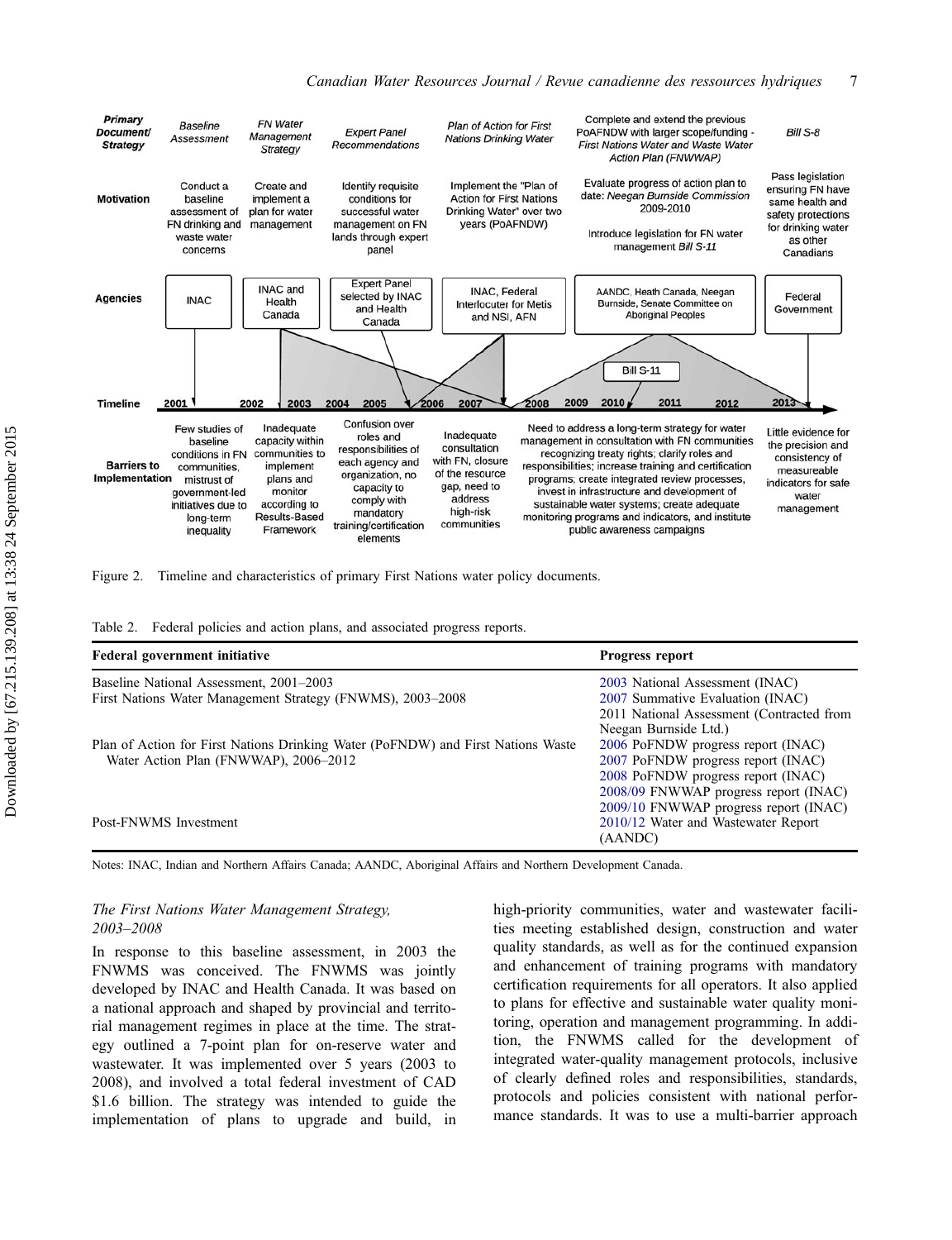<span id="page-8-0"></span>

| Table 3. | Alignment of objectives across strategy documents. |  |  |
|----------|----------------------------------------------------|--|--|
|          |                                                    |  |  |

|                                                                                              |                        |                                        | Strategy/action plan     |                        |               |
|----------------------------------------------------------------------------------------------|------------------------|----------------------------------------|--------------------------|------------------------|---------------|
| <b>Objectives</b>                                                                            | <b>FNWMS</b><br>(2003) | <b>Expert panel</b><br>$(2006 - 2007)$ | <b>POAFNDW</b><br>(2008) | <b>FNWMS</b><br>(2008) | Bill<br>$S-8$ |
| Increasing community capacity and training                                                   |                        |                                        |                          |                        |               |
| Improved water monitoring, sampling, testing, analysis,<br>reporting                         |                        |                                        |                          |                        |               |
| Decrease high-risk systems                                                                   |                        |                                        |                          |                        |               |
| Develop standards, policies and protocols for water operation,<br>maintenance and management |                        |                                        |                          |                        |               |
| Investment in remote monitoring                                                              |                        |                                        |                          |                        |               |
| Investment in small water systems                                                            |                        |                                        |                          |                        |               |
| Increased government-governance capacity                                                     |                        |                                        |                          |                        |               |
| Public education                                                                             |                        |                                        |                          |                        |               |

Notes: FNWMS, First Nations Water Management Strategy; PoAFNDW, Plan of Action for First Nations Drinking Water.

and include emergency response procedures, as well as a public awareness campaign to inform First Nations decision-makers of their roles and responsibilities in ensuring the safety of water supplies within their communities (INAC [2007\)](#page-20-0).

In compliance with Treasury Board policies specific to transfer payments and evaluation, a results-based management and accountability framework (RMAF) was developed for the FNWMS. Utilizing this framework, the FNWMS strategy was implemented through four key activities and their outputs. According to the RMAF, the key activities and outputs were expected to produce immediate, intermediate and long-term outcomes.

Barriers to the implementation of the FNWMS included infrastructural deficiencies, low progress on remedial action plans, the lack of an expert panel for consultation about water management decisions, a low capacity for achieving certifications for operating and monitoring water systems, and irregular reporting (Swain et al. [2006;](#page-21-0) AANDC [2007,](#page-18-0) [2008a](#page-18-0), [2009;](#page-18-0) Mascarenhas [2007;](#page-20-0) Neegan Burnside Ltd. [2011;](#page-20-0) von der Porten and de Loë [2010](#page-21-0)).

# The Plan of Action for First Nations Drinking Water, 2006–2008

In March 2006, the 2-year Plan of Action for First Nations Drinking Water (PoAFNDW) was introduced to further the aims of the FNWMS. It included an investment of CAD \$60 million, and five major planned actions. These included the implementation of a protocol for safe drinking water that contained standards for the design, construction, operation, maintenance and monitoring of drinking water systems in First Nations communities, mandatory training for all treatment-plant operators with the oversight of certified operators, initiatives for remote water system monitoring and remedial plans for First Nations communities with high-risk water

systems. Two further actions were a clear commitment to report progress on a regular basis, and the engagement of an expert panel who would advise on appropriate regulatory frameworks and new legislation.

Barriers to the PoAFNDW included the need for additional funding and capacity-building for certification and monitoring programs, better and more meaningful consultative practices, and the expansion of the scope of water provision to include small and private systems (AANDC [2008b](#page-18-0)). Furthermore, there was a need for investment in a national wastewater system and the codevelopment, with community members and supporting agencies, of new procedures for addressing and preventing waterborne illnesses (Swain et al. [2006](#page-21-0); AANDC [2008b](#page-18-0); Christensen et al. [2010;](#page-19-0) White et al. [2011](#page-21-0), [2012](#page-21-0); Cave et al. [2013\)](#page-19-0).

# The expert panel recommendations on safe drinking water for First Nations, 2006

In 2006, INAC and the AFN appointed an expert panel on safe drinking water for First Nations to hold hearings, provide recommendations and report on options for drinking water regulation on reserve (INAC [2006\)](#page-20-0). The expert panel identified three prerequisite conditions for any management or regulatory regime to succeed in First Nations communities. First, the federal government needed to close the resource gap between First Nations and non-First Nations communities across Canada by, at a minimum, giving them the same resources so that they could work to develop the necessary local capacity to administer, enforce and comply with any regulatory regime introduced. The government was to provide the means for sustainable operations and maintenance procedures to ensure that infrastructure and facilities on reserve meet the same regulatory standards as those found off reserve.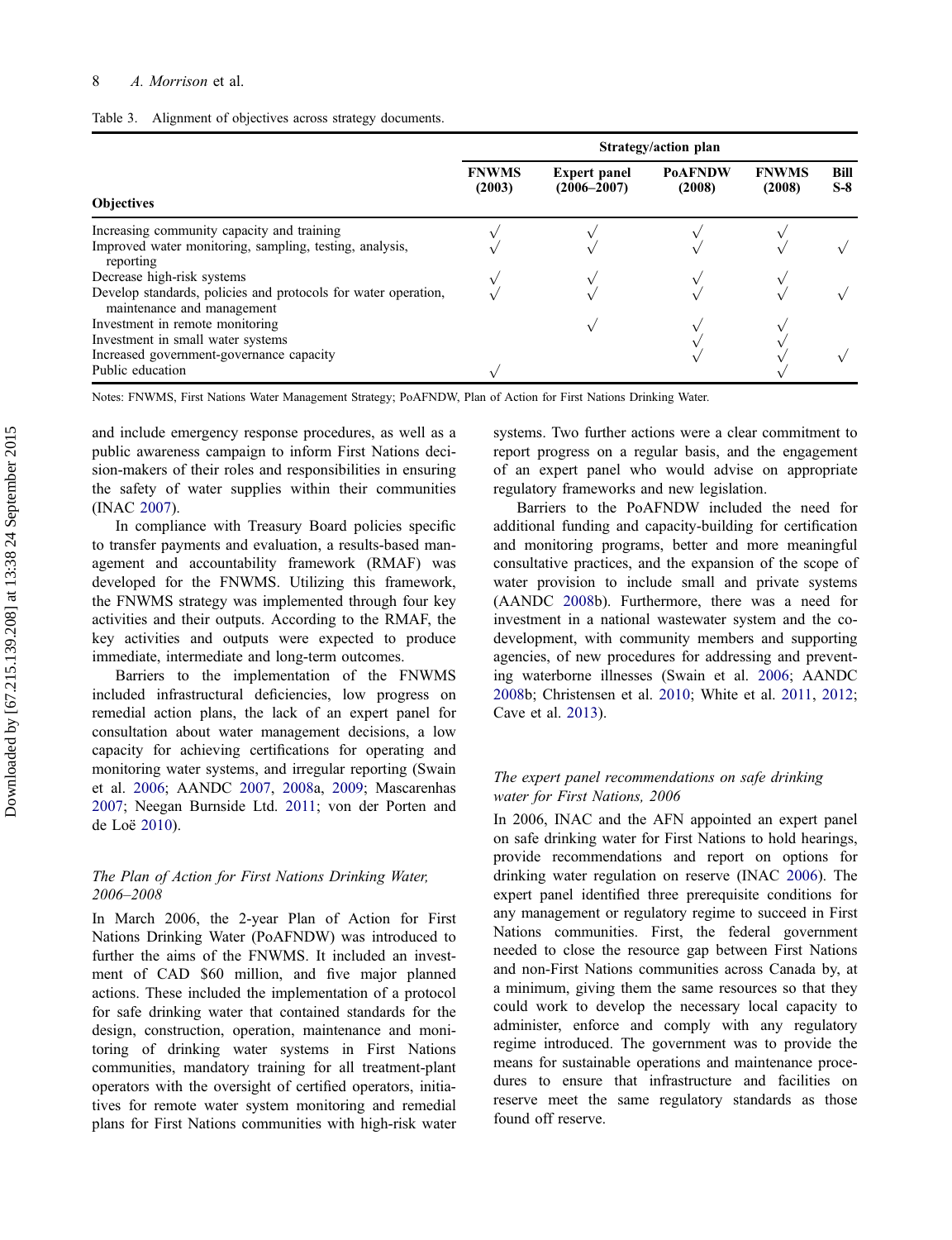| Í,                            |
|-------------------------------|
|                               |
|                               |
| <b>C 2000</b>                 |
| j                             |
| こくへく くくさい てんこう<br>١<br>)<br>) |
|                               |
|                               |
|                               |
|                               |
|                               |
|                               |
|                               |
|                               |
|                               |
| ļ                             |
|                               |

<span id="page-9-0"></span>

| Years         | Policy and its source                                                                      | Goal                                                                                                 | Scope                                                                                                                                                                                                                                                                                                                                                                 | <b>Outcomes</b>                                                                                                                                                                                                                                                                                                                                |
|---------------|--------------------------------------------------------------------------------------------|------------------------------------------------------------------------------------------------------|-----------------------------------------------------------------------------------------------------------------------------------------------------------------------------------------------------------------------------------------------------------------------------------------------------------------------------------------------------------------------|------------------------------------------------------------------------------------------------------------------------------------------------------------------------------------------------------------------------------------------------------------------------------------------------------------------------------------------------|
| $2001 - 2003$ | Baseline Assessment,<br><b>NAC</b>                                                         | of on-reserve water<br>Assess physical and operational<br>components<br>systems                      | systems, and estimated costs for remediation<br>Evaluated training of operators, identified<br>below-standard water and wastewater                                                                                                                                                                                                                                    | communities to provide a snapshot of baseline<br>Assessed 740 drinking water and 492 waste<br>water systems in 691 First Nations<br>conditions                                                                                                                                                                                                 |
| $2003 - 2008$ | Management Strategy,<br>First Nations Water<br><b>INAC</b> and Health<br>Canada            | water and wastewater<br>Create and implement a plan for<br>First Nations<br>management               | monitoring, and operational and management<br>enhanced training programs and certification,<br>Included upgrades and new water systems to<br>meet standards in high-priority communities,<br>the implementation of water quality<br>programs                                                                                                                          | Management and Accountability<br>emergency measures, as well as<br>Supported the development of<br>integrated water management<br>protocols with standards and<br>public awareness campaigns<br>Developed a Results-Based<br>implemented over 5 years<br>Developed a 7-point plan<br>Framework (RMAF)<br>$\ominus$<br>$\widehat{c}$<br>$\odot$ |
| 2006-2008     | The Plan of Action for<br>First Nations Drinking<br>Federal Interlocutor<br>Water, NAC and | \$60 million, conduct<br>five major actions to further the<br>FNWMS over 2 years<br>Invest CAD       | and expert panel creation (see next<br>Commitment to regular reporting<br>Remote water system monitoring<br>Protocols for safe drinking water<br>Mandatory training for treatment<br>Remedial plans for high-risk<br>in First Nations;<br>plant operators;<br>communities;<br>programs;<br>entry)<br>$\widehat{\Xi}$<br>$\bigoplus$<br>$\odot$<br>$\odot$<br><u>ර</u> | was struck; training for operators began under<br>monitoring were developed; the Expert Panel<br>INAC began to implement the five actions;<br>construction, operation, maintenance and<br>the oversight of certified operators and<br>protocols with standards for design,<br>remedial plans were initiated                                    |
|               | Drinking Water for First<br>Expert Panel on Safe<br>Nations, INAC and                      | Appoint a panel to hold hearings,<br>provide recommendations, and<br>report on the progress of First | Panel identified three conditions for the<br>success of regulations in First Nations<br>communities:                                                                                                                                                                                                                                                                  | Provided recommendations for the Federal<br>Government to meet, i.e.:                                                                                                                                                                                                                                                                          |
|               | Assembly of First<br>Nations                                                               | Nations community water systems                                                                      | Address high-risk communities<br>Community consultation;<br>Close the resource gap;<br>ලිලි                                                                                                                                                                                                                                                                           | and enforce the regulatory regimes;<br>Nations communities to administer<br>Investing in support systems for<br>Increasing the capacity in First<br>Consulting First Nations with<br>respect to treaty rights and<br>First Nations communities<br>regulatory impacts;<br>$\widehat{\Xi}$<br>$\odot$<br>$\odot$                                 |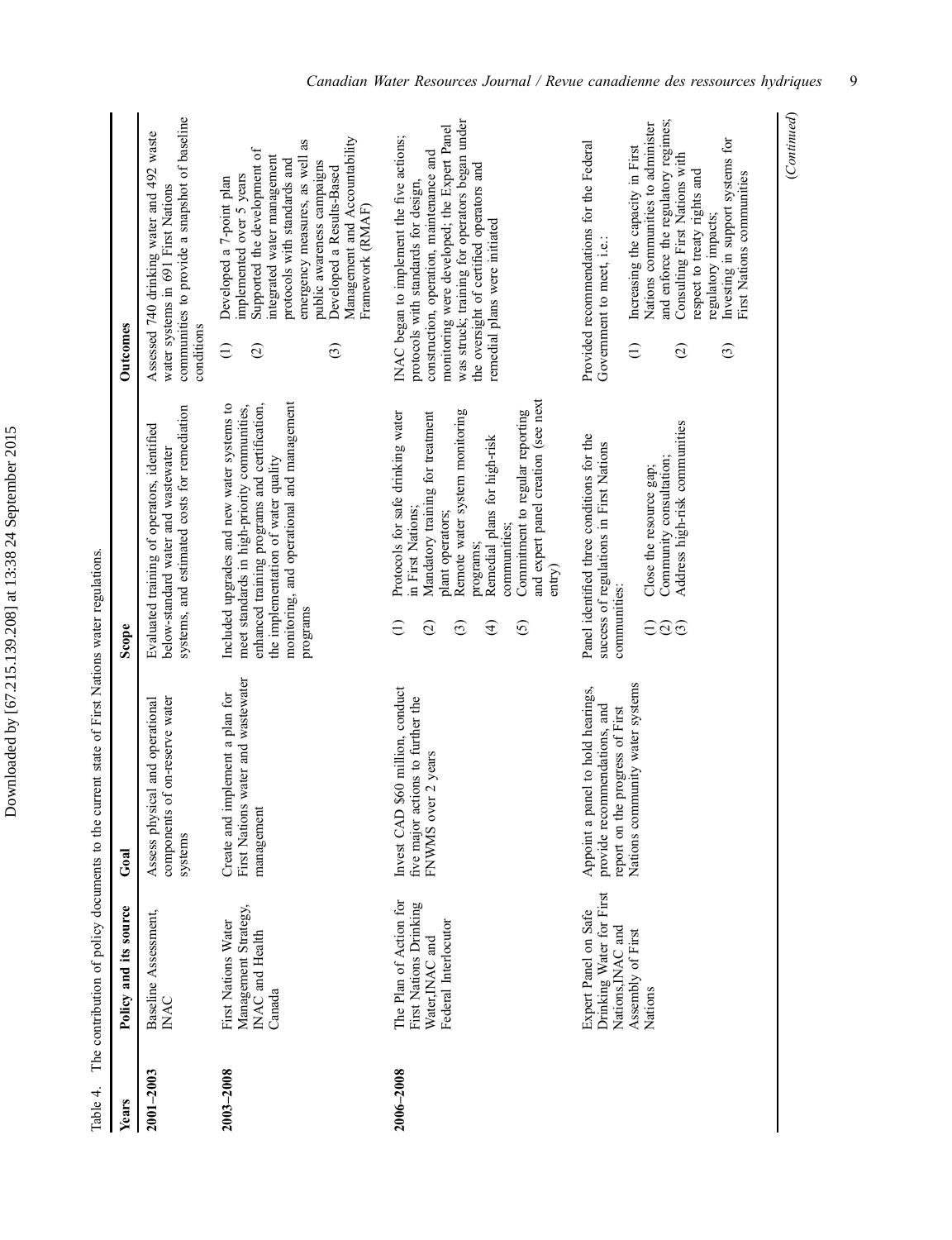| ı                  |
|--------------------|
| ı<br>í             |
|                    |
|                    |
| ŧ                  |
| こっこ                |
|                    |
|                    |
|                    |
| י ההיה ה<br>١<br>I |
|                    |
| י<br>י             |
| ہ<br>آ             |
| l                  |
|                    |
|                    |
|                    |
|                    |
| ļ                  |
|                    |

Table 4. (Continued). Table 4. (Continued).

| Years     | Policy and its source                                                        | Goal                                                                                                                                                 | Scope                                                                                                                                                                                                              | Outcomes                                                                                                                                                                                                                                                                                                             |
|-----------|------------------------------------------------------------------------------|------------------------------------------------------------------------------------------------------------------------------------------------------|--------------------------------------------------------------------------------------------------------------------------------------------------------------------------------------------------------------------|----------------------------------------------------------------------------------------------------------------------------------------------------------------------------------------------------------------------------------------------------------------------------------------------------------------------|
| 2008-2012 | Plan (FNWWAP), INAC<br>First Nations Water and<br>Waste Water Action         | with a CAD \$330<br>Enact a plan to supersede the<br>million investment and an<br>additional eight actions<br>PoAFNDW                                | Added engineering assessment, consulting on<br>legislation, increased training funds, funding<br>enhancements for reviewing proposals, and<br>for inspections/monitoring, process<br>waterborne illness procedures | strategies for improving water quality in First<br>renovate on-reserve water infrastructure and<br>Demonstrated commitment to build or<br>support the development of long-term<br>Nations communities                                                                                                                |
|           | 2010), INAC, Neegan<br>Commissions (2009-<br>Neegan Burnside<br>Bumside Ltd. | of First Nations water<br>Conduct a national engineering<br>assessment<br>systems                                                                    | since initial baseline (2001-2002); identified<br>Compiled first comprehensive assessment<br>necessary upgrades and estimated costs                                                                                | did not meet standards for heath, and 75% did<br>5% sample of systems revealed 36% of wells<br>Assessed 97% of FN water systems; revealed<br>have no water service; closer inspection of a<br>water supply breakdown: 72% piped, 13.5%<br>truck delivery, 13% individual wells, 1.5%<br>not meet aesthetic standards |
|           | Bill S-11 (2010), federal Introduce a<br>government                          | build federal regulations governing<br>water management<br>legislated regime to<br>First Nations                                                     | Pressure from 116 First Nations communities<br>ensured the bill was introduced and referred<br>under long-term drinking water advisories<br>to a Senate Committee                                                  | the Order Paper when Parliament dissolved in<br>proceeding to a third reading; the bill died on<br>Widespread opposition to the bill and First<br>Nations concerns prevented Bill S-11 from<br>March 2011                                                                                                            |
| 2013      | Bill S-8, federal<br>government                                              | development of federal regulations<br>Introduce a refined legislative<br>governing First Nations water<br>initiative providing for the<br>management | regulations about the provision of drinking<br>water and disposal of waste water on First<br>Contained 15 clauses, the majority about<br>governance and the authority to make<br>Nations lands                     | Listed guiding policies for developing federal<br>spelled out the Governor in Council's power<br>incorporation of provincial regulations, and<br>protection, drinking water and waste water<br>regulations for First Nations source water<br>systems and management and the<br>to make regulations                   |

Notes: INAC, Indian and Northern Affairs Canada; PoAFNDW, Plan of Action for First Nations Drinking Water; FNWWAP, First Nations Water and Waste Water Action Plan; FN, First Nations;<br>RMAF, Results-Base Management and Accou Notes: INAC, Indian and Northern Affairs Canada; PoAFNDW, Plan of Action for First Nations Drinking Water; FNWWAP, First Nations Water and Waste Water Action Plan; FN, First Nations; RMAF, Results-Base Management and Accountability Framework.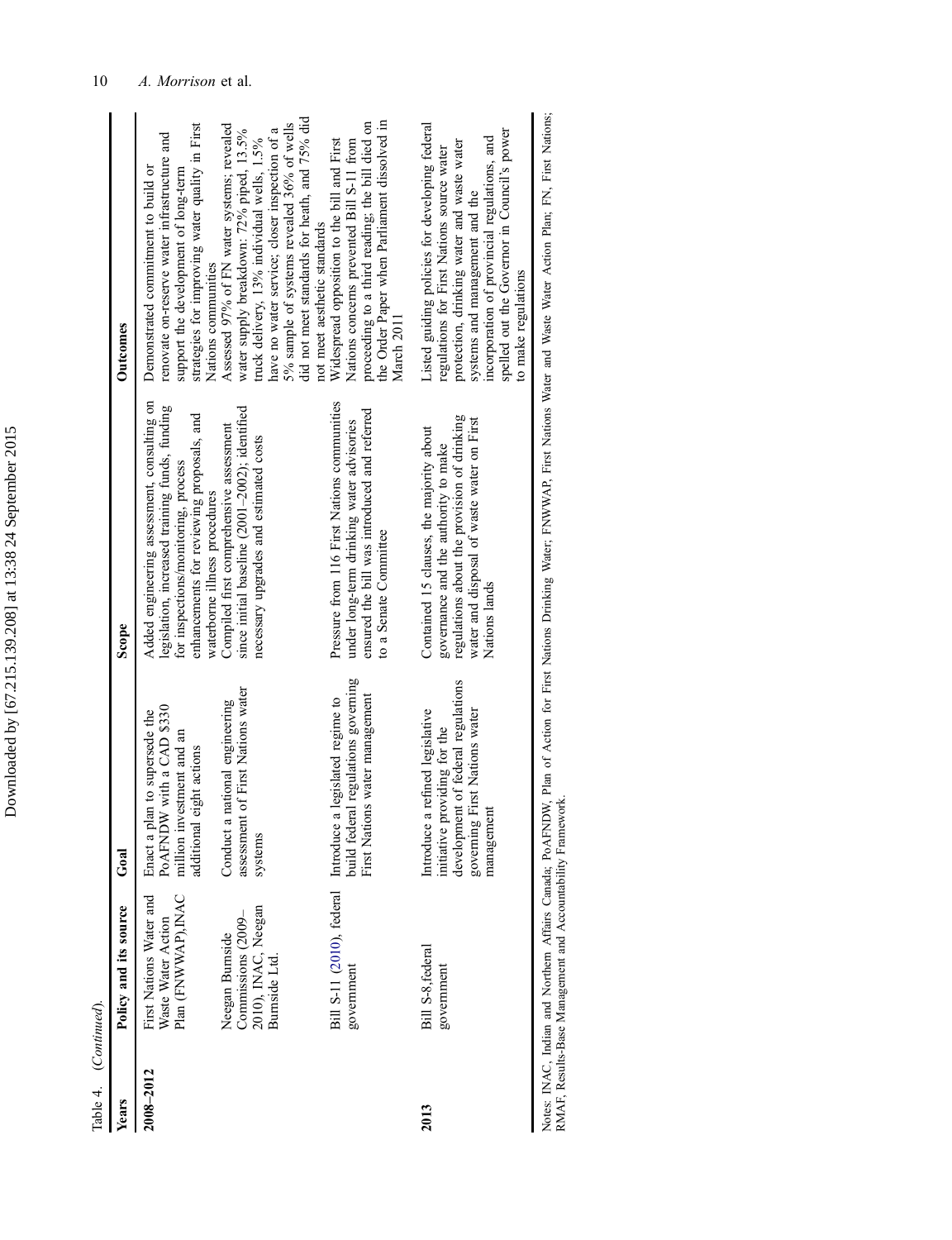Improved Capacity for First Nations Water Management from 2002 - 2013

<span id="page-11-0"></span>

Figure 3. Common quantifiable indicators for progress tracking, 2001–2013.

Consultation with First Nations was the second prerequisite. This requirement focused on the need for federal government to consult with First Nations for the purpose of assessing regulatory impacts on existing treaty rights. Addressing high-risk communities was the third prerequisite proposed (Table [1](#page-3-0)); it was recommended that the management of risks and the evaluation of individual drinking water supply systems be added to the federal RMAF. The federal government was also to invest in building stronger technical support networks through engaging local operators with provincial and federal technical experts on water management systems and emergency support services. The federal government needed to increase the governance capacity of communities by expanding self-government agreements and devolving more water management responsibilities to First Nations. Finally, an investigation into the feasibility of using remote drinking water quality monitoring, and continued collaboration with Health Canada's community-based programs, was expected (Canada Expert Panel on Safe Drinking Water for First Nations [2006;](#page-19-0) Health Canada [2015\)](#page-19-0).

# The First Nations Water and Wastewater Action Plan, 2008–2012

The PoAFNDW was superseded by the First Nations Water and Wastewater Action Plan (FNWWAP) in 2008. The FNWWAP, a CAD \$330 million investment, was approved and implemented based on reported PoAFNDW progress (INAC [2006](#page-20-0), [2007](#page-20-0)). This plan carried forward five primary activity areas of the PoAFNDW, but extended them to include an additional eight actions. These actions included:

(1) A national engineering assessment to determine the state of, and propose solutions for, existing water and wastewater systems for every First Nations community in Canada;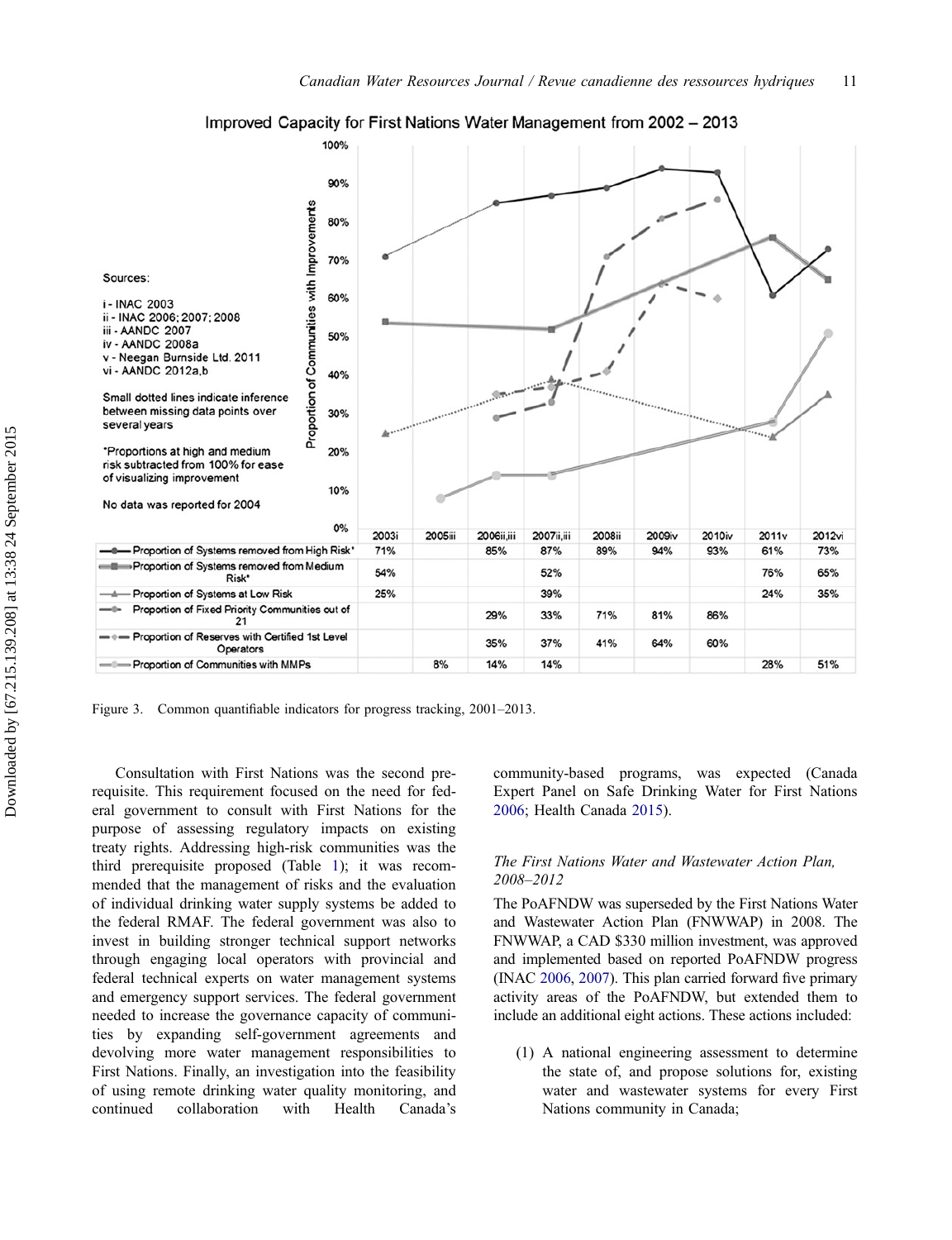- (2) Consultations on a federal legislative framework for safe drinking water;
- (3) Doubling of funding for training programs (including the Circuit Rider Training Program) with an effort to increase the number of trainers;
- (4) Modifications of existing policies to create more effective policy in collaboration with on-reserve communities;
- (5) Development of protocols to facilitate investments in small water systems, such as individual and community wells, trucked water and septic systems, as well as agreements with neighboring municipalities;
- (6) Investments in Health Canada for the inspection, monitoring, advising and education about community and on-site wastewater systems, including the implementation of public awareness initiatives targeting First Nations leaders, administrators and community members, with instructions on how to visually inspect and prevent contamination of individual wells;
- (7) Renewal of integrated review processes for water and wastewater infrastructure project proposals in First Nations communities; and
- (8) Development of procedures for the identification and containment of waterborne illness.

The augmented plan officially ended on 31 March 2012, and was not formally renewed; however, the federal government committed another CAD \$330 million over the next 2 years to build and renovate on-reserve water infrastructure and to support the development of a long-term strategy to improve water quality on reserve.

# Introduction of Bill S-11, [2010](#page-18-0)

Within a 2-year period after FNWWAP implementation, Bill S-11 was introduced by the federal government. At the time of its introduction, 116 First Nations communities were under drinking water advisories, with an average duration of 343 days (AANDC [2012a](#page-18-0)). Bill S-11 was introduced in the Senate on 26 May 2010 and was referred to the Standing Senate Committee on Aboriginal Peoples for examination on 14 December 2010. This committee held nine meetings about the proposed legislation during the period of 2 February to 9 March 2011. Due to widespread opposition from both First Nations and non-First Nations groups, Bill S-11 did not proceed to a third reading, and further discussions on proposed changes to the bill between government officials and First Nations representatives ensued. Bill S-11 subsequently died on the Order Paper when Parliament dissolved on 26 March 2011.

#### Neegan Burnside commissioned assessment, 2009–2010

A national engineering assessment of First Nations water and wastewater systems was commissioned by INAC and carried out from 2009 to 2010 (Neegan Burnside Ltd. [2011\)](#page-20-0). This work is considered to be the only comprehensive assessment performed since the Baseline Assessment in 2001–2002 (see INAC [2003](#page-20-0); White et al. [2011\)](#page-21-0). This evaluation involved identifying the upgrades required in order for water and wastewater systems to meet INAC's Level of Service Standards and Protocols for Safe Drinking Water and Wastewater Treatment and Disposal in First Nations Communities. A community serviceability assessment of private, on-site communal and/or central systems and preparation of cost estimates for each community were also to be completed.

Nationally, 571 of 587 First Nations communities (97%) participated in this assessment. Four First Nations did not participate and 12 First Nations were identified as having no active infrastructure. In total, the evaluation of 807 water systems serving 560 First Nations and private water systems serving 11 First Nations communities was conducted. The assessment revealed that drinking water supplies vary within and among First Nations. It was reported that, by 2010, 72% of First Nations people's homes had a piped drinking water supply, 13.5% were on truck delivery, 13% relied on individual wells and 1.5% had no water service. Approximately 5% of individual wells and septic systems were assessed. Parameters from the Guidelines for Canadian Drinking Water Quality (GCDWQ) governing health-related chemical and/or bacterial contamination (e.g. with arsenic and/or barium) and aesthetic qualities (e.g. hardness, or concentrations of sodium, iron, manganese, etc.) of drinking water were not met in 36 and 75% of individual wells sampled, respectively.

## Bill S-8, June 2013

Bill S-8, the Safe Drinking Water for First Nations Act, was the second legislative initiative introduced by the federal government to address safe drinking water on reserves. This bill was introduced in Senate on 29 February 2012. Bill S-8 contained 15 clauses, the majority of which speak to the Governor in Council's power to make regulations governing the provision of drinking water and the disposal of wastewater on First Nations lands (AANDC [2012a,](#page-18-0) [2012b](#page-18-0)). It also establishes that federal regulations may incorporate, by reference, provincial regulations governing drinking water and wastewater in First Nations communities (AANDC [2012a\)](#page-18-0). This legislation addresses the application of regulations to source water, the liability of on-reserve First Nations for non–band-owned water systems, liability of self-governing First Nations and agreements with, and powers of, third parties used for enforcement of the legislation (AANDC [2012a\)](#page-18-0).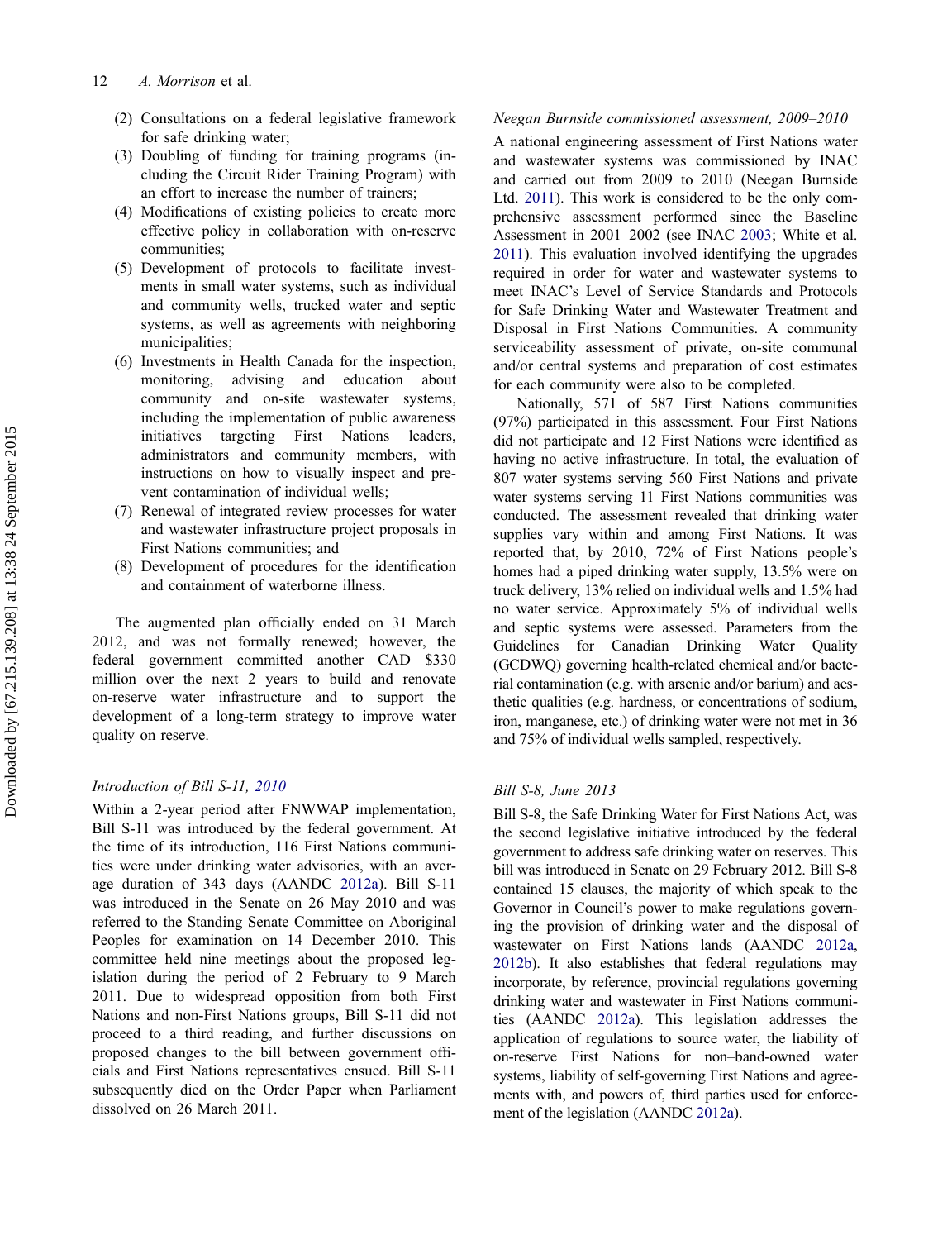#### Progress reports, 2003–2012

The research team identified reports assessing the progress of implemented federal strategies and action plans. After the baseline assessment was completed, several progress reports were published about major initiatives actioned from 2001 to 2013. A list of reports about each initiative (the FNWMS, PoAFNDW and FNWWAP) is provided in Table [2.](#page-7-0)

Common measures or indicators used by commissioned agents to evaluate the progress toward strategic initiatives were traced through reports. The 2007 summative evaluation (INAC [2007\)](#page-20-0) and the Neegan Burnside Ltd. Commission ([2011\)](#page-20-0) specifically assessed FNWMS progress. The PoFNDW and FNWWAP programs released annual progress reports on their overall progress, including the numbers of high-risk and priority communities, improvements to protocols, changes to certification processes, and infrastructural developments. Progress updates included information on enhanced engagement and consultations, confidence levels in communities, health risks and procedures, economic assessments and project-by-project reporting. Despite common goals and overlapping areas of focus, only four indicators appeared consistently. These are described in Part 2 of the results.

# Summary of part 1: literature search and cataloguing

Eight key pieces of policy, including action plans, progress reports and expert panel recommendations, were chosen as the key set of documents for further analysis and synthesis. These together illustrated the progression of the written legislation, but gave little information about how the enhancement of on-reserve water systems and operations was going to occur on the ground, or what the First Nations communities themselves deemed workable (Swain et al. [2006;](#page-21-0) Christensen et al. [2010;](#page-19-0) AFN [2011\)](#page-18-0). Common objectives of the strategies are summarized in Table [3](#page-8-0). The major obstacles identified through the implementation of these policies, namely confused roles and responsibilities, lack of consultation, poorly defined indicators of progress, the large resource gap and no integrated review process, echoed what has been discussed in the literature (Carter and Danert [2003](#page-19-0); Morales [2006;](#page-20-0) AFN [2008](#page-18-0); Christensen et al. [2010](#page-19-0); White et al. [2011](#page-21-0), [2012](#page-21-0); Simeone and Troniak [2012](#page-21-0)).

The goals of each plan grew with each progress report, as new needs became apparent after feedback from First Nations and other advocates. They included the need for more meaningful consultation and engagement, the addition of health risk monitoring and educational campaigns, the investigation of alternative forms of infrastructure, such as small, shared, private and remote systems, and the creation of long-term plans.

Progress reports from this period supported an expansion of the government's initial strategies and action plans as more details about the conditions and capacities in First Nations communities were uncovered. More consultation and meaningful engagement were recommended by the AFN and the expert panel members numerous times to improve the relevance of potential regulations to the communities, and to legitimize the capacity of First Nations communities, given the push for federal legislation, but the progress reports do not include evidence demonstrating an increase in meaningful engagement over the period. Table [4](#page-9-0) summarizes and compares these findings.

# Part 2: introduction to a comparison of effectiveness of policies and the identification of governmentdocumented indicators

This section begins with a discussion of the governmentdocumented indicators of strategy progress. An examination of the data supporting each potential quantifiable indicator is described in several subsections, followed by a list and visual representations of these progress indicators.

The primary policy documents described in the previous section focused on direct actions within communities to discover the extent of the water problems on reserves, improve infrastructure and create regulations; in short, they were imposed from the top down and progress was measured by outside agencies. Meaningful consultation and engagement, awareness of communities' capacities to implement proposed legislation and long-term planning for First Nations water management only became priorities after little progress was reported between 2003 and 2007. Critiques were made by academics and representative groups (AFN, COO) regarding the confusion of responsibilities, and feelings of ongoing colonization that arose from the continued outside intervention and imposition of non-First Nations-derived frameworks and measurements on reserve water systems (Murdocca [2010;](#page-20-0) White et al. [2012\)](#page-21-0).

The authors of this paper acknowledge that a co-created progress-measuring approach with First Nations communities would have been helpful in order to produce a comprehensive analysis of the state of water system management on First Nations reserves while minimizing the continuation of the legacy of colonialism; however, resource constraints have limited this research project to the study of quantifiable indicators obtained from government documents and progress reports. The goal of this paper is therefore limited to demonstrating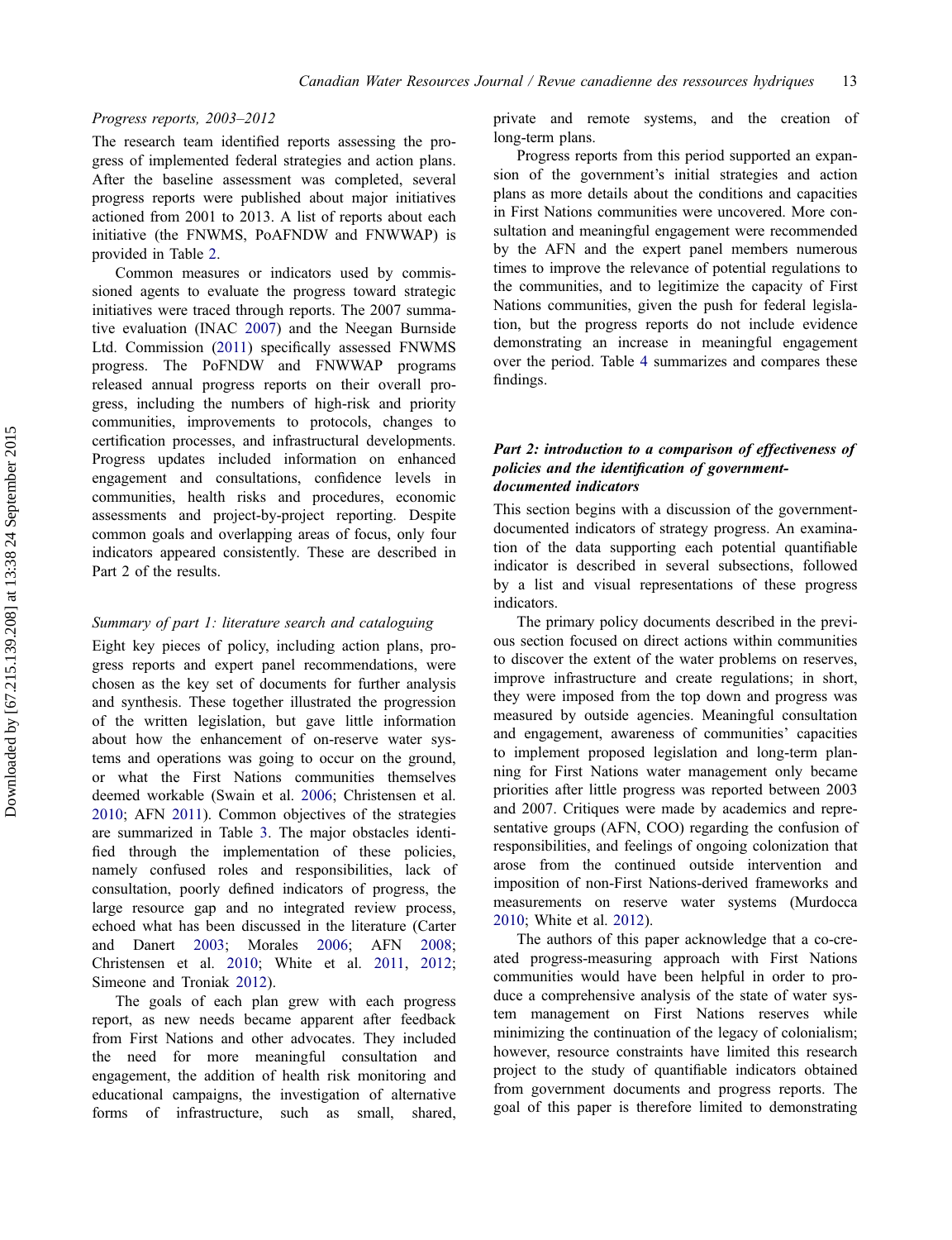that, even according to the government's own evidence, little progress occurred during the reporting period.

# Progress reporting on First Nations drinking water systems, 2001–2012

Progress relative to the baseline assessment and the FNWMS was evaluated via a review of progress reports available on government websites. Only four consistent quantitative indicators could be tracked over the 12-year period from 2001 to 2013. These included the relative proportions of high-, medium- and low-risk communities, the number of high-priority communities identified and addressed, the number of trained operators and the number of systems with maintenance and monitoring plans (MMPs). These four indicators appeared to inform progress under the federal initiatives implemented (Figure [3](#page-11-0)). These four indicators also represent progress tracking in several of the dimensions described above: institutional (risk reduction in high- and medium-risk communities, and the presence of MMPs), financial and political (the influx of federal targeted funding along with community collaboration to fix problems quickly), and human resources (the training of operators). We did not find evidence of indicators in the categories of social dimensions, information management, the expansion of and collaboration with actor networks, or the securing of water sources among the documents. The absence of these indicators is also emphasized in the opposition letters arguing against Bill S-11 and S-8.

Though the general trend for each of these indicators is upward, each quantifiable indicator also has missing data, and there are some important downturns that must be noted, as discussed below. Each subheading refers to the indicator under discussion.

#### Proportion of high-risk drinking water systems

The relative proportions of high-, medium- and low-risk systems indicator was built from a variety of sources from 2003 to 2012, and is displayed as three separate plotted lines with interpolation across large data gaps (Figure [3](#page-11-0)). Only those systems serving five or more homes were evaluated for progress reporting. Systems were classified as high-, medium- or low-risk using a weighted score such that the water source accounted for 10% of the score, system design for 30%, system operation and maintenance 30%, operator training and certification 20% and record keeping 10%.

High-risk systems were defined as systems that had major technical deficiencies in several of these aspects. Baseline conditions were established in 2003, when INAC reported that 29% of systems were high-risk, in their assessment of 740 drinking water systems in 691 communities. Forty-six percent and 25% of water

systems were classified as medium and low risk, respectively (INAC [2003](#page-20-0)).

The general trend by 2012 is towards fewer high-risk systems and more medium- and low-risk; however, in [2011,](#page-20-0) the Neegan Burnside Ltd. Commission reported a spike in high-risk systems at 39%, up from 7% the previous year. It is unknown whether the reported increases in 2011 are due to data deficiencies prior to the Commission's report, unexpected events or other reasons.

Data about the number of medium- and low-risk systems had gaps between 2003 and 2007, and then again between 2008 and 2010. In 2011, there was a drop in the number of medium- and low-risk systems, while the numbers of high-risk systems increased. As of 2012, 35% of systems were either medium or low risk.

The continued fluctuations in system risk levels suggest that the risks to drinking water security in First Nations have not yet stabilized, and that the technical capacities that would enable the management of at-risk water systems to devolve to communities are insufficient. More work is needed to reduce the risk levels associated with water systems, and to understand the sources of fluctuations in the data.

#### Number of high-priority communities addressed

High-priority communities were defined as communities that had both high-risk drinking water systems and drinking water advisories in place at the time of Minister Prentice, then Minister of Indian and Northern Affairs Canada, and National Chief of the Assembly of First Nations Phil Fontaine's Minister's announcement of the establishment of the PoAFNDW in March 2006. Six of 21 communities (Table [1\)](#page-3-0) were addressed in 2006, and further reporting on improvements occurred from 2006 to 2010, when the number of priority communities addressed increased to 18. Data on high-priority communities were not reported in 2011 or 2012, but the general trend is towards fewer such communities, not including communities with no water provision in place. Given the unpredicted climate events that have been occurring in the last few years, such as flooding and permafrost thaw, a re-evaluation of the priority list may need to be considered as First Nations reserve communities face unexpected challenges (see Henderson and Sayers [2012](#page-19-0)). Indeed, unprecedented ice jamming and subsequent flooding in Manitoba in 2014 led to contaminated drinking water and sewer backups in downstream First Nations reserve communities (CBC News [2014\)](#page-19-0). The indicator of the number of high-priority communities addressed has the potential to be used to track both the financial and political capacities necessary to implement Bill S-8, because both financial support and an active link between local and federal governments need to be in place for high-risk communities to witness improvement.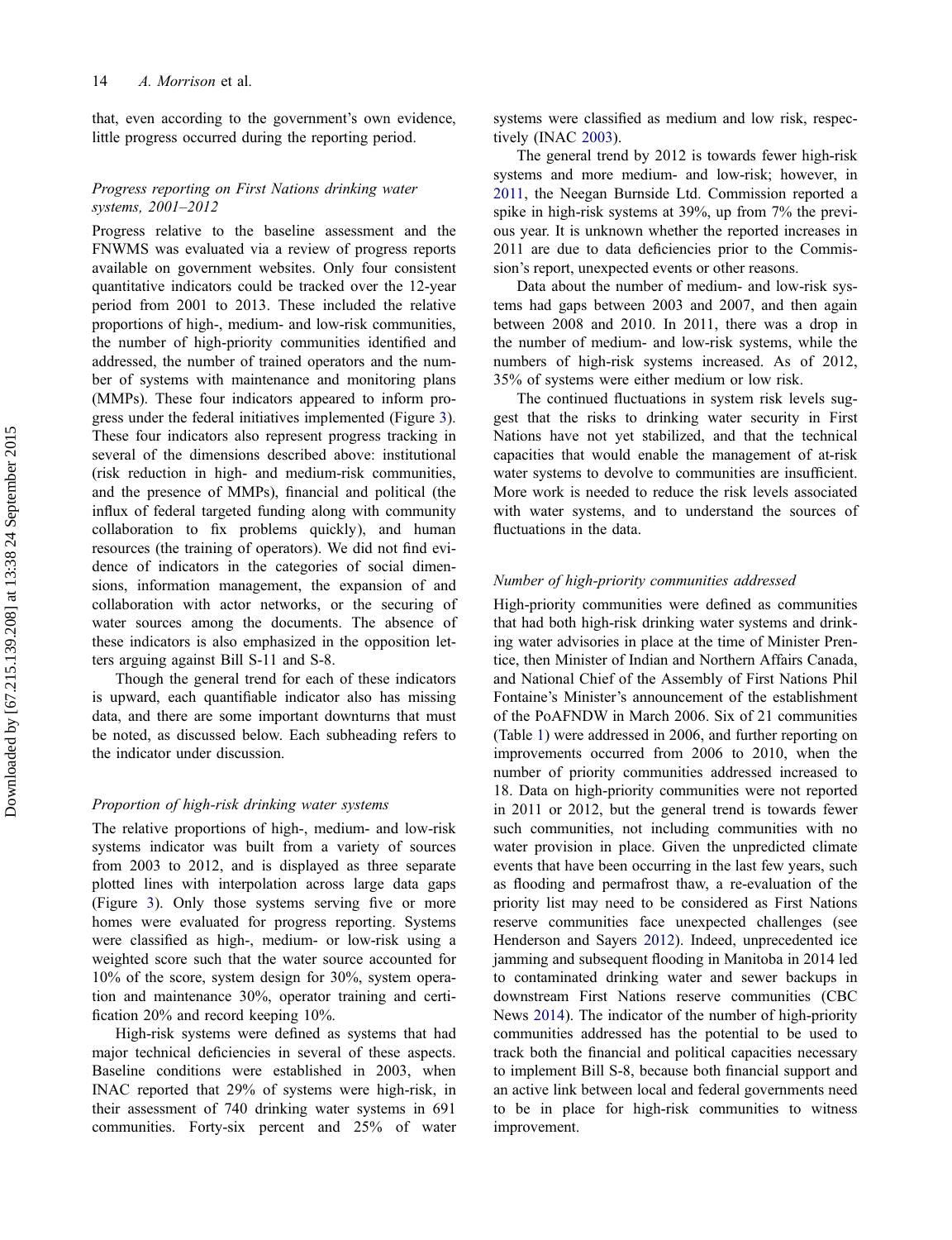#### Number of water operators certified to the first level

The percentage of water operators certified to the first level was first reported in 2006 and then yearly until 2010. Water operator certification consists of four levels, and is determined by the years of water operating experience and how much direct responsible charge experience (experience being in control of a shift running a system) a person has, as well as the class of water system (Canadian Water and Wastewater Operator Certification Committee [2009](#page-19-0)). A Level 4 water operator certification indicates that the water operator has at least 4 years of operating experience and 2 years of direct responsible charge experience on a Class 3 or Class 4 water system. In contrast, a first-level qualified drinking water operator has obtained an Operator in Training (OIT) certificate, completed at least 1 year of operational experience and successfully completed a Level 1 water operator examination (AANDC [2012a](#page-18-0)).

In [2003](#page-20-0), INAC reported that only 10% of water and wastewater plant operators combined were certified to meet the industry standard (INAC [2003\)](#page-20-0). INAC did not, however, specify the level of operator training that had already been done, nor was data specific to drinking water operations separated out. Baseline conditions outlined in the 2006 PoAFNDW progress report indicated that 35% of all drinking water operators were certified to the first level (AANDC [2006](#page-18-0)). The numbers of certified operators increased from 35% in 2006 to 64% in 2009, but were reported to fall to 60% in 2010. This human resources indicator could benefit from more specific types of data, to help pinpoint the barriers to achieving certification. Additional work demonstrating the training and certification differences among First Nations and other communities in Canada would also augment the calculation of water system capacity.

#### Number of maintenance and management plans (MMPs)

The number of MMPs was also a common technical indicator reported over the timeline of the federal strategies studied. MMPs are defined as compilations of paper or electronic records formalizing the planning, scheduling, documenting and reporting of both preventative maintenance and unscheduled or corrective maintenance activities. Under federal initiatives, MMPs were intended to improve the effectiveness of maintenance activities to optimize spending, minimize service disruptions and extend the lives of water systems.

In First Nations communities, MMPs are often developed by water system operators, who are assumed to understand their systems. The system operators use MMPs to carry out and monitor maintenance procedures. Baseline information on MMPs was first reported in the

summative evaluation (AANDC [2007](#page-18-0)). In this report, 8% of water and wastewater systems combined had MMPs in place. The percentage of MMPs was reported to increase to 14% in 2006 and 2007. Data were not available for the period between 2008 and 2010. The number of MMPs increased from 14% in 2007 to 28% in 2011, and jumped to 51% in 2012 when a template was developed for the on-reserve context by AANDC with advice from their regional engineers and technicians (AANDC [2014\)](#page-18-0). As of 2012, this indicator therefore expresses local capacities for producing management plans from templates, but fails to assess whether these plans are followed. Given the data deficiencies in ascertaining the certification levels of water system operators, the use of MMP completion data is also lacking without a comparison of MMP quality among certification levels, and between First Nations communities and other communities.

# Synthesis of indicators and capacity to implement Bill S-8

These four government-documented indicators give moderate support at best for improvements to the quantifiable aspects of a few dimensions of the management of water systems in First Nations communities. The indicators illustrate increased capacities in four ways: first, financial investment in infrastructure in priority areas is working, as evidenced by the reports of gradual reductions in the numbers of high-risk and high-priority water systems. A reassessment of high-priority communities or, even better, all First Nations water systems, is warranted, however, given recent climatological events (i.e. the widespread flooding in prairie provinces in 2011, 2013 and 2014, the fires in the prairie provinces in 2015, and the Northern Ontario flooding in 2014). There is also the need to evaluate the water-associated risk levels of on-reserve communities that have no access to drinking and wastewater systems.

Second, the shift from a large proportion of highrisk to more medium- and low-risk systems indicates that advances have taken place in infrastructure, management and monitoring of water systems on-reserve. Comparative information for non-First Nations communities would also help in deciding the weighting and scores that more accurately reflect the level of risks associated with on-reserve First Nations water systems. That information would round out the technical indicator.

Third, human resources capacity improvements are evidenced by the increase in the number of certified operators. More information about the appropriate level of certification for each community system is required to gauge readiness to manage and enforce safe drinking water policies within reserve communities. A comparison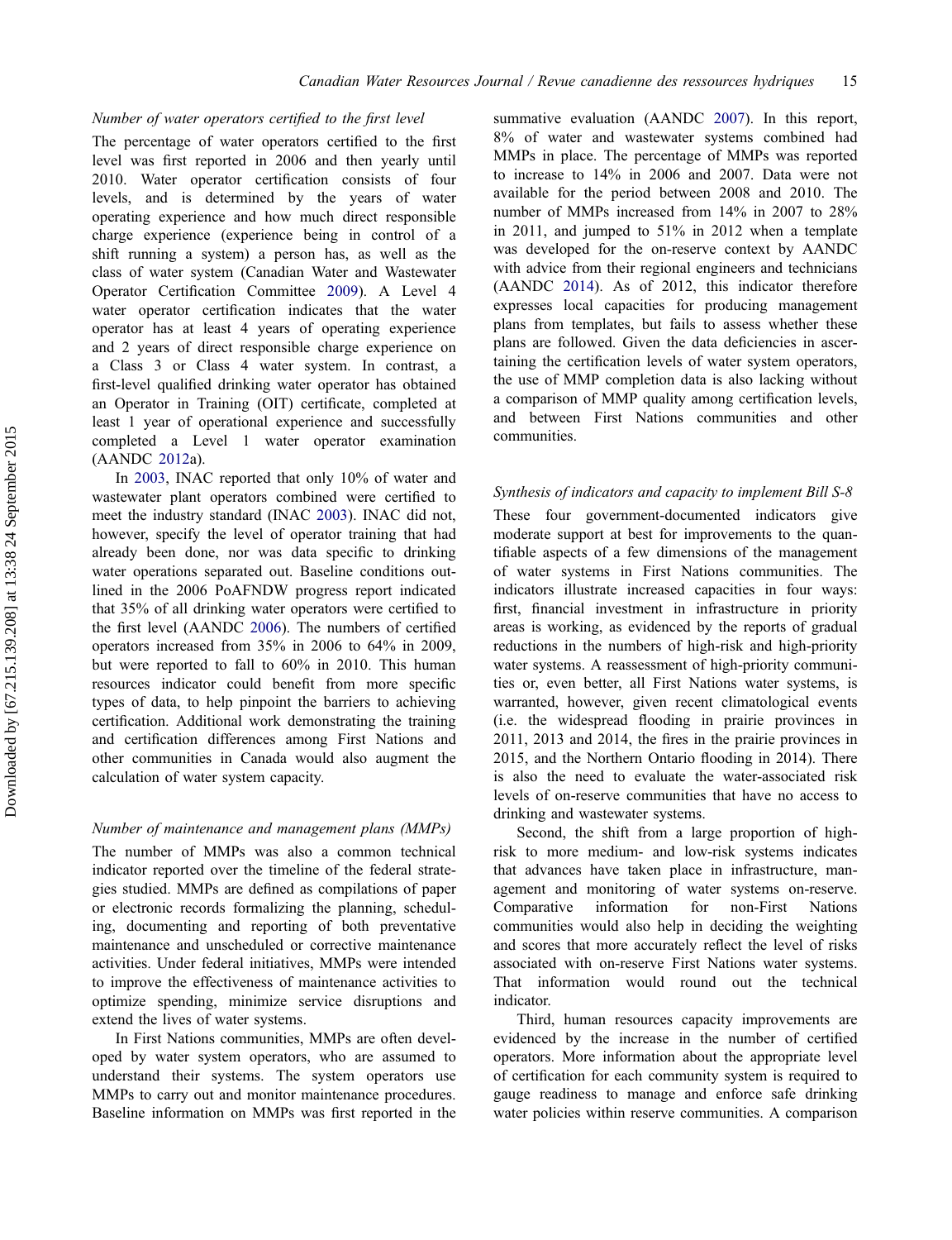with Canada-wide certifications of the operators of similarly classified systems would better characterize the true human resources scope of First Nations operators. Information about the capabilities of back-up operators would also improve the ability to judge the water system capacity of First Nations reserves.

Finally, a longer term commitment to improving the technical dimensions of water systems on reserves is evident through the increase in the development of MMPs. The observed increase in the presence of these plans is a positive first step in documenting water system maintenance needs. Reporting on compliance with MMPs would be a good next step in moving toward the development of best practice manuals and integrated water management plans for First Nations and their watersheds.

#### Summary of part 2: quantifiable indicators

None of the four quantifiable indicators demonstrated enough evidence or was comprehensive enough to allow it to be said that First Nations reserves as a whole are approaching a workable capacity for water systems management (Leiberman et al. [2013](#page-20-0)). Indeed, reports on progress as of 2013 suggest that, on the whole, the First Nations water management system is no more than halfway through its course of possible improvements to the more urgent aspects of community drinking water management. There is no set of guidelines applicable to the percentage improvement in the four indicators obtained in this research that could determine whether it is possible to suggest a level of readiness for the implementation of the federal acts dealing with water system management; however, given the long history of imperialism and colonialism in First Nations resource management in Canada, caution in the introduction of new laws is warranted (Borrows [1997](#page-19-0); Mascarenhas [2007](#page-20-0); Jackson et al. [2012\)](#page-20-0). Even using these four indicators on a national scale, First Nations community capacities to operate and monitor community drinking water systems can be determined only roughly, at best.

## Discussion

The motivating factors for the ongoing strategies, action plans and, more recently, introduction of legislation concerning First Nations drinking water include the prevalence of water management issues such as contamination, including longstanding boil water advisories, and public outcry over inequities. Problems are evident yet underreported in all First Nations jurisdictions in Canada and across all types of water systems: large, small, private and remotely managed (Boyd [2011](#page-19-0)).

First Nations scales of readiness for policy intervention in the public health context call for the use of holistic frameworks and consistent approaches among policymakers (Hartvelt and Okun [1991](#page-19-0); Edwards et al. [2000](#page-19-0); Plested et al. 2000; Jackson et al. [2012;](#page-20-0) Gajadhar [2013\)](#page-19-0). It is also crucial that changes, including new policies, are implemented in a spirit of openness and fairness that also embraces all forms of learning (Baker and McLelland [2003;](#page-18-0) Rashman and Radnor [2005;](#page-21-0) Rafferty et al. [2013\)](#page-21-0). In the case of the policy process leading to Bill S-8, the Safe Drinking Water for First Nations Act, the evidence suggests that these ideals were not used to guide the approach. The expert panel members, academics and onreserve leaders called for a focus on water management system capacity across a wide variety of indicator categories, including meaningful engagement and consultation with First Nations communities, to develop a long-term plan and, with that meaningful engagement, to build support and capacity so that the implementation of policy can be geared to community readiness for it.

The results of this study's review of the strategies, action plans and progress reports on this topic indicate that the initial strategies deployed were directed at solving urgent and localized problems and overcoming barriers as they arose, without working on a long-term plan created through the co-direction and cooperation of First Nations as full partners (Campbell [1996](#page-19-0); Houde [2007](#page-19-0); Cave et al. [2013](#page-19-0)). The failure of the first attempt at federal legislation signalled a need to abandon the "patchwork" approach to building safe drinking water legislation (Auclair and Simeone [2010](#page-18-0)).

This patchwork approach had led to a patchwork of progress indicators without any unifying framework for reporting, and no system for judging progress or reviewing the utility of the indicators themselves. Comprehensive lists of indicators across multi-dimensional models of the complexity of First Nations water provision exist, and could be used to guide progress reporting. Piecing together evidence from the progress reports on the four government-documented indicators provided some evidence for progress, but caution is warranted given a multitude of missing data. Using these four incomplete indicators, it is, at best, evident that there is a long way to go to meet the ideal level of progress toward compliance with First Nations water regulation in the form of Bill S-8.

There is also little reported progress on non-quantifiable indicators, such as whether meaningful consultation about water-related issues on reserves is occurring, whether treaty rights are being respected, and whether communities and governments are working together adequately on the co-production of water management plans. Data on responses to crises and successes in addressing urgent water and wastewater situations is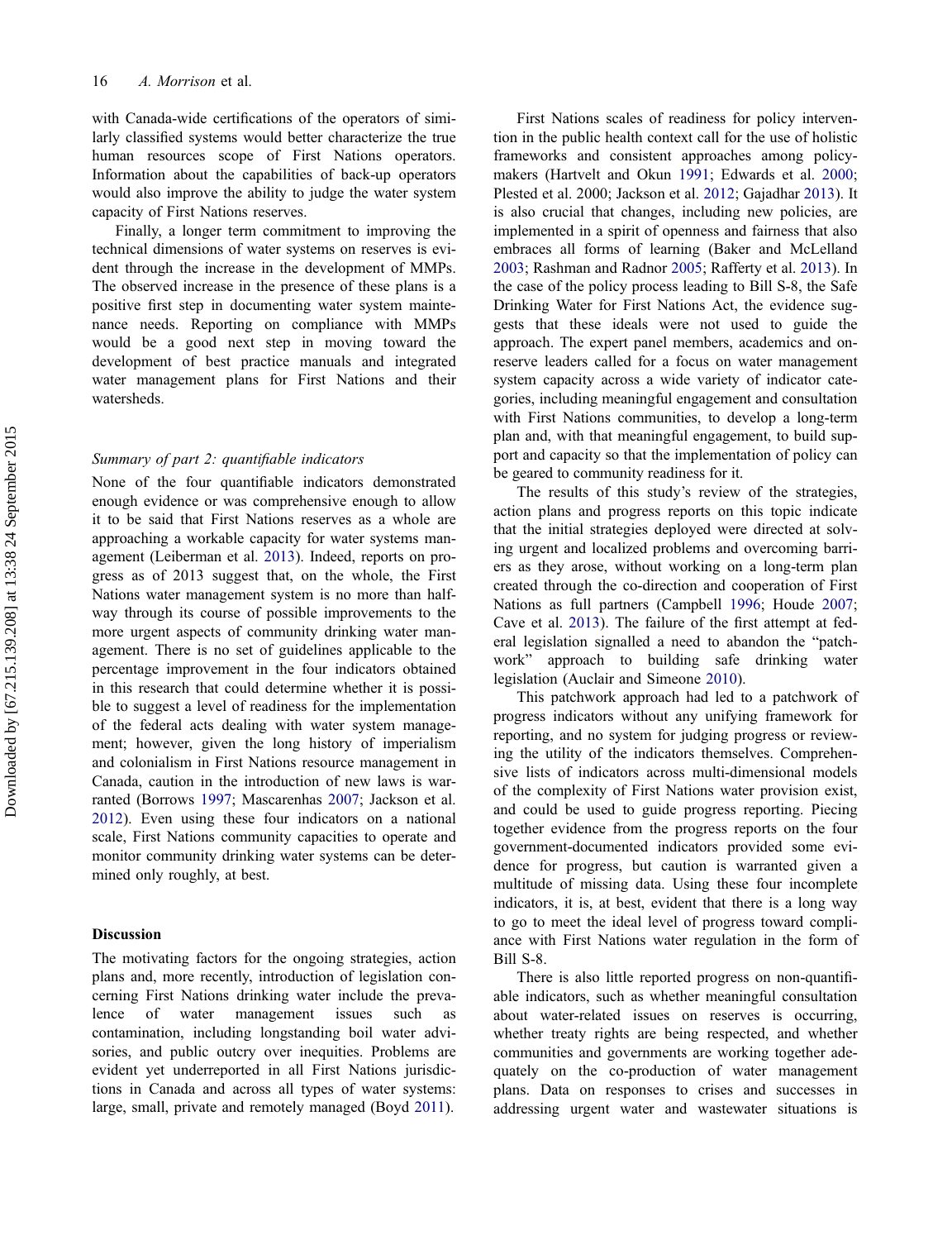scarce. No consideration for capacity-building for longer term sustainable water management issues, including population growth, community and economic development, infrastructure and asset management, and the need for environmental stewardship is evident among the primary documents or progress reports analyzed in this research. Thus, the data support the assertion that there is not enough evidence (as per Hartvelt and Okun [1991](#page-19-0); de Loë et al. [2002](#page-19-0); Timmer et al. [2007;](#page-21-0) White et al. [2011\)](#page-21-0) to suggest that First Nations across Canada are ready to implement and be responsible for the regulations following from Bill S-8.

The indicators of water system management progress identified in this study need further consideration. The indicators from which the research team could garner useable data were limited in their scope and usefulness, and developed from a perspective informed by Western science with its positivistic world view, and in a governance structure founded on colonialism. The use of these measures to evaluate capacity in First Nations communities is subject to the problem of "category fallacy" – the uncritical imposition of constructs developed in one culture on another culture (Kleinman [1977](#page-20-0)). As a consequence, these indicators do not necessarily encompass First Nations' cultural notions of what water provision should include and how or whether it should be externally policed (Tanner [2004](#page-21-0)), or how a person's connections to the land and the environment, as well as other cultural and social perspectives, influence their use of resources and, thus, their compliance with rules about resource use (Kirmayer et al. [2009](#page-20-0)). The gap in readiness to run devolved water systems observed quantifiably through the indicators identified here is minor compared to the lack of acknowledgement and understanding of the historical, cultural, social, political, economic and legal framework that has led to the current situation (Basdeo and Bharadwaj [2013\)](#page-18-0).

#### **Conclusions**

The approach used in this study followed the stepwise evidence-informed critical public health assessment methodology developed by Ciliska et al. [\(2008](#page-19-0)). This methodology provided a sequence in which to review and discuss the different policies and legislation governing water system management as they evolved from 2001 to 2013. Though a complete understanding of the water-borne public health threats in the context of historical and ongoing mistreatments of First Nations communities is a noble, dignity-enhancing and necessary endeavor, this research was constrained to evaluation of the progress of the components of the policy from the federal government's perspective. The research demonstrates that on-reserve communities face ongoing

challenges in order to be ready to meet the requirements of Bill S-8.

The findings of this study suggest that there are some valuable lessons to be learned for the future implementation of water management policies in First Nations communities in Canada. First, it is vital to commit to a long-term integrated approach for policy intervention for on-reserve populations in Canada. It is difficult to develop strategies when the progress indicators are changing, not consistent across regions and not reported reliably. Communities and government agencies need to share in the co-production of readiness and capacity measurements, and strategies for implementation, so that everyone involved in designing the solutions to the problem understands the purpose of the policy intervention, and how progress will be measured and reported over the intervention period. The piecemeal approach to creating policy and action plans for on-reserve water provision has been paralleled by a piecemeal approach to measuring progress, which, as the data show, has been ineffective. Second, meaningful engagement with on-reserve community members should be sought in the identification of a policy-related problem so that potential solutions can be collaboratively discussed. Such a strategy would be helpful to reduce the confusion over roles and responsibilities between communities and federal agencies. Third, indicators of progress should be designed to avoid data deficiencies and ill-applied indicator usage – for example, assuming that quantifiable indicators that work in one context will work in another.

Incorporating traditional knowledge-based indicators into the reporting process would also go a long way in building bridges between the different world views held by First Nations people and policy-makers (Lebel and Reed 2013). In this paper, the four indicators identified did not have enough scope, precision or accuracy to provide adequate evidence in support of the readiness of communities for the implementation of Bill S-8 in 2013. Other indicators might have provided more evidence, but no such indicators were available in the key documents analyzed here under the scope of this study. It remains to be seen whether the communities can comply with the legislation.

Serious issues over inequities between on-reserve First Nations populations and other communities in Canada have been reported in educational, housing, poverty and health services contexts, among others (see for example, Carr-Stewart et al. [2012](#page-19-0); Palmater [2012](#page-21-0); Pahwa et al. [2015](#page-21-0); Webster [2015\)](#page-21-0). While it is suggested that the negative effects of antiquated policies written within the context of colonial goals of assimilation make it difficult to create new policy for First Nations populations (Palmater [2012](#page-21-0)), more descriptive research on the policy processes for First Nations populations provides lessons for creating policy spaces where mutually beneficial goals, such as equal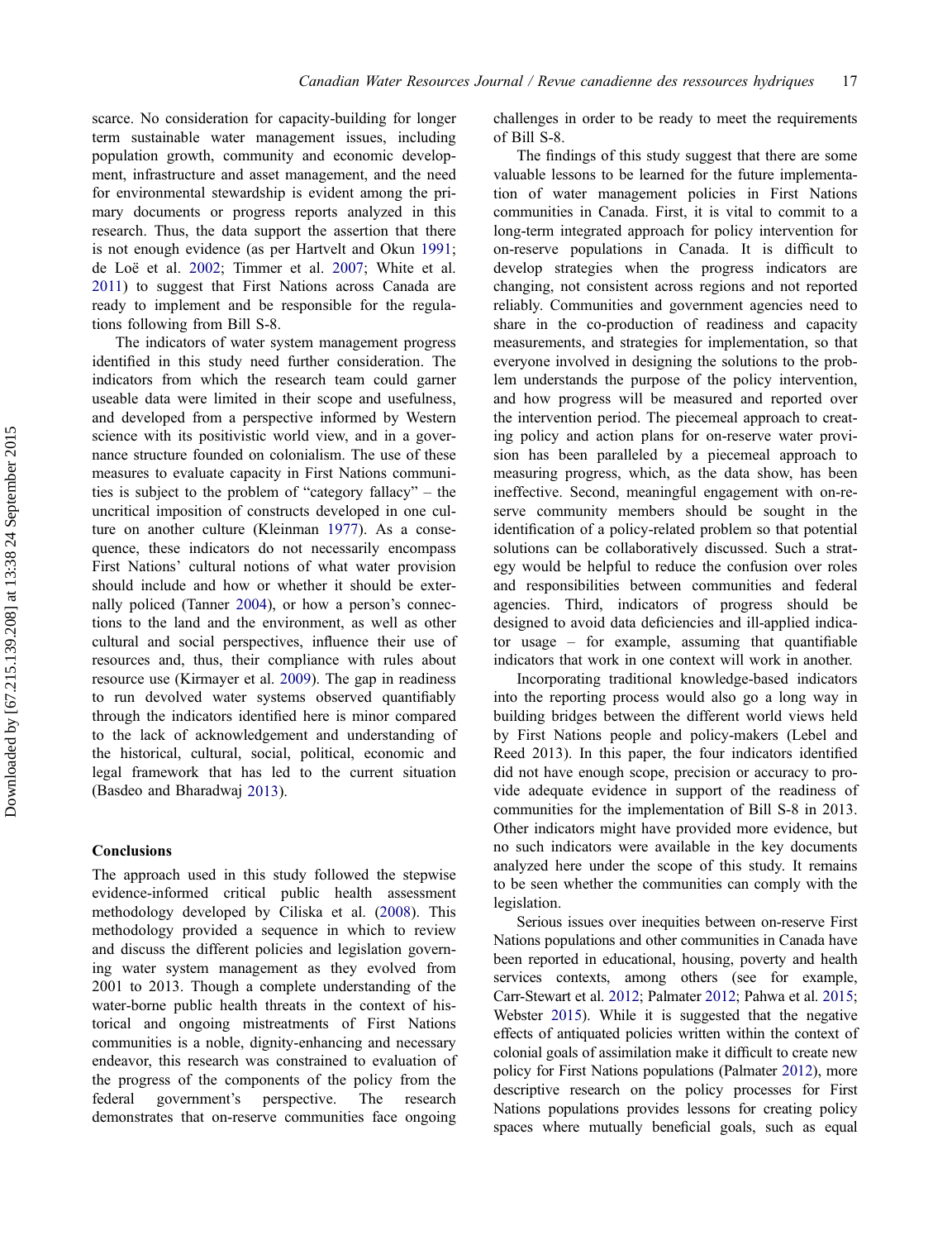<span id="page-18-0"></span>access to drinking water, can be accomplished. This study asserts that there is an inadequate quality of information available on the progress made toward achieving the goals of government initiatives to improve water quality on reserves, such that it is impossible to even say for certain why progress has been so slow in many cases. Future government initiatives should draw on the rich literature on cocreation of policies so that they include traditional knowledge, are accepted by the communities and meet community goals while also meeting federal goals.

#### Acknowledgements

We'd like to thank the Canadian Water Resources Journal reviewers who provided critical reviews which substantially improved the quality and depth of this manuscript. This paper was edited by Sara Scharf.

# Funding

This work was supported by Canadian Institutes of Health Research [grant number Water Regulations: Impact on First Nations Health]; Social Sciences and Humanities Research Council of Canada [grant number 895-2011-1029].

#### References

- Aboriginal Affairs and Northern Development Canada (AANDC). 2006. Government announces immediate action on First Nations drinking water. [http://www.aadnc-aandc.](http://www.aadnc-aandc.gc.ca/aiarch/mr/nr/j-a2006/2-02757-eng.asp) [gc.ca/aiarch/mr/nr/j-a2006/2-02757-eng.asp](http://www.aadnc-aandc.gc.ca/aiarch/mr/nr/j-a2006/2-02757-eng.asp) (accessed March, 2014).
- Aboriginal Affairs and Northern Development Canada (AANDC). 2007. Summative evaluation of the First Nations water management strategy. [https://www.aadnc](https://www.aadnc-aandc.gc.ca/eng/1100100012016/1100100012033)[aandc.gc.ca/eng/1100100012016/1100100012033](https://www.aadnc-aandc.gc.ca/eng/1100100012016/1100100012033) (accessed July, 2014).
- Aboriginal Affairs and Northern Development Canada (AANDC). 2008a. Appendix A: 21 priority communities progress peport. [https://www.aadnc-aandc.gc.ca/eng/11001](https://www.aadnc-aandc.gc.ca/eng/1100100034958/1100100034966#appa) [00034958/1100100034966#appa](https://www.aadnc-aandc.gc.ca/eng/1100100034958/1100100034966#appa) (accessed February, 2015).
- Aboriginal Affairs and Northern Development Canada (AANDC). 2008b. Backgrounder – First Nations Water and Wastewater Action Plan. [http://www.aadnc-aandc.gc.ca/aiarch/mr/nr/j](http://www.aadnc-aandc.gc.ca/aiarch/mr/nr/j-a2008/2-3019-bk-eng.asp)[a2008/2-3019-bk-eng.asp](http://www.aadnc-aandc.gc.ca/aiarch/mr/nr/j-a2008/2-3019-bk-eng.asp) (accessed February, 2014).
- Aboriginal Affairs and Northern Development Canada (AANDC). 2009. National Assessment of First Nations Water and Wastewater Systems, 2009–2011. [http://www.](http://www.aadnc-aandc.gc.ca/eng/1313426883501/1313426958782) [aadnc-aandc.gc.ca/eng/1313426883501/1313426958782](http://www.aadnc-aandc.gc.ca/eng/1313426883501/1313426958782) (accessed July, 2014).
- Aboriginal Affairs and Northern Development Canada (AANDC). 2010. Summative evaluation of the First Nations Water Management Strategy, Appendix A. Resultsbased management and accountability framework (RMAF). [http://www.aadnc-aandc.gc.ca/eng/1100100012056/](http://www.aadnc-aandc.gc.ca/eng/1100100012056/1100100012057) [1100100012057](http://www.aadnc-aandc.gc.ca/eng/1100100012056/1100100012057) (accessed July, 2014).
- Aboriginal Affairs and Northern Development Canada (AANDC). 2012a. Frequently asked questions – Safe Drinking Water for First Nations Act. [http://www.aadnc](http://www.aadnc-aandc.gc.ca/eng/1330528850798/1330529057245)[aandc.gc.ca/eng/1330528850798/1330529057245](http://www.aadnc-aandc.gc.ca/eng/1330528850798/1330529057245) (accessed February, 2015).
- Aboriginal Affairs and Northern Development Canada (AANDC). 2012b. Water and wastewater infrastructure report – April 2010 – March 2012. [http://www.aadnc](http://www.aadnc-aandc.gc.ca/eng/1352820960474/1352822705434)[aandc.gc.ca/eng/1352820960474/1352822705434](http://www.aadnc-aandc.gc.ca/eng/1352820960474/1352822705434) (accessed February, 2015).
- Aboriginal Affairs and Northern Development Canada (AANDC). 2014. Maintenance management plan for drinking water and wastewater systems in First Nations communities: Guide and template. [https://www.aadnc-aandc.gc.ca/](https://www.aadnc-aandc.gc.ca/DAM/DAM-INTER-HQ-ENR/STAGING/texte-text/maintenance_1398348830503_eng.pdf) [DAM/DAM-INTER-HQ-ENR/STAGING/texte-text/mainte](https://www.aadnc-aandc.gc.ca/DAM/DAM-INTER-HQ-ENR/STAGING/texte-text/maintenance_1398348830503_eng.pdf) nance 1398348830503 eng.pdf (accessed February, 2015).
- Armenakis, A. A., S. G. Harris, and K. W. Mossholder. 1993. Creating readiness for organizational change. Human Relations 46(6): 681–703.
- Assembly of First Nations (AFN). 2008. Climate change and water: Impacts and adaptations for First Nations communities. http://www.afn.ca/uploads/files/env/08-03-27\_climate\_ change and water research paper final.pdf(accessed July, 2014).
- Assembly of First Nations (AFN). 2011. First Nations water rights and access to safe drinking water. [http://www.afn.ca/uploads/](http://www.afn.ca/uploads/files/usb/8_-_sca_water_final.pdf) files/usb/8 - sca\_water\_final.pdf (accessed July, 2014).
- Assembly of First Nations (AFN). 2013. Assembly of First Nations submission to the House of Commons Standing Committee on Aboriginal Affairs and Northern Development Bill S-8: Safe Drinking Water for First Nations Act. http://www.afn.ca/uploads/fi[les/water/afn-s8-submission.pdf](http://www.afn.ca/uploads/files/water/afn-s8-submission.pdf) (accessed February, 2014).
- Assembly of Manitoba Chiefs. 2013. Written submission to Standing Committee on Aboriginal Affairs and Northern Development – Bill S-8: Safe Drinking Water for First Nations Act. [http://www.afn.ca/uploads/](http://www.afn.ca/uploads/files/water/amc-s8.pdf)files/water/amc-s8. [pdf](http://www.afn.ca/uploads/files/water/amc-s8.pdf) (accessed February, 2014).
- Atleo, S. A. 2011. Letter to First Nation Leaders on behalf of Assembly of First Nations. 8 March 2011. [http://www.afn.](http://www.afn.ca/uploads/files/11-03-08_nc_ltr_fn_leaders_re_bill_s-11_(2).pdf) ca/uploads/fi[les/11-03-08\\_nc\\_ltr\\_fn\\_leaders\\_re\\_bill\\_s-11\\_](http://www.afn.ca/uploads/files/11-03-08_nc_ltr_fn_leaders_re_bill_s-11_(2).pdf) [\(2\).pdf](http://www.afn.ca/uploads/files/11-03-08_nc_ltr_fn_leaders_re_bill_s-11_(2).pdf) (accessed February, 2015).
- Auclair, N., and T. Simeone. 2010. Legislative summary of Bill S-11: The Safe Drinking Water for First Nations Act. Library of Parliament Research Publication 40-3-S11-E. Ottawa: Parliamentary Information and Research Service, Library of Parliament. [http://www.parl.gc.ca/Content/LOP/](http://www.parl.gc.ca/Content/LOP/LegislativeSummaries/40/3/s11-e.pdf) [LegislativeSummaries/40/3/s11-e.pdf](http://www.parl.gc.ca/Content/LOP/LegislativeSummaries/40/3/s11-e.pdf) (accessed July, 2014).
- Baird, J., and R. Plummer. 2013. Exploring the governance landscape of indigenous peoples and water in Canada – An introduction to the special issue. Indigenous Policy Journal 23(4): 1–6.
- Baker, D. C., and J. N. McLelland. 2003. Evaluating the effectiveness of British Columbia's environmental assessment process for First Nations' participation in mining development. Environmental Impact Assessment Review 23(5): 581–603.
- Basdeo, M., and L. Bharadwaj. 2013. Beyond physical: Social dimensions of the water crisis on Canada's First Nations and considerations for governance. Indigenous Policy Journal 23(4): 1–14.
- Bill S-11. 2010. The Safe Drinking Water for First Nations Act. 3rd session, 40th Parliament, 2012, SC, 2010-–2012. [http://www.parl.gc.ca/About/Parliament/LegislativeSum](http://www.parl.gc.ca/About/Parliament/LegislativeSummaries/Bills_ls.asp?Language=E&ls=s11&source=library_prb&Parl=40&Ses=3) [maries/Bills\\_ls.asp?Language=E&ls=s11&source=li](http://www.parl.gc.ca/About/Parliament/LegislativeSummaries/Bills_ls.asp?Language=E&ls=s11&source=library_prb&Parl=40&Ses=3) [brary\\_prb&Parl=40&Ses=3](http://www.parl.gc.ca/About/Parliament/LegislativeSummaries/Bills_ls.asp?Language=E&ls=s11&source=library_prb&Parl=40&Ses=3) (accessed February, 2014).
- Blood Tribe First Nation. 2013. Respecting: Bill S-8 Safe Drinking Water for First Nations Act. [http://www.afn.ca/](http://www.afn.ca/uploads/files/water/blodd-tribe-s8.pdf) uploads/fi[les/water/blodd-tribe-s8.pdf](http://www.afn.ca/uploads/files/water/blodd-tribe-s8.pdf) (accessed February, 2014).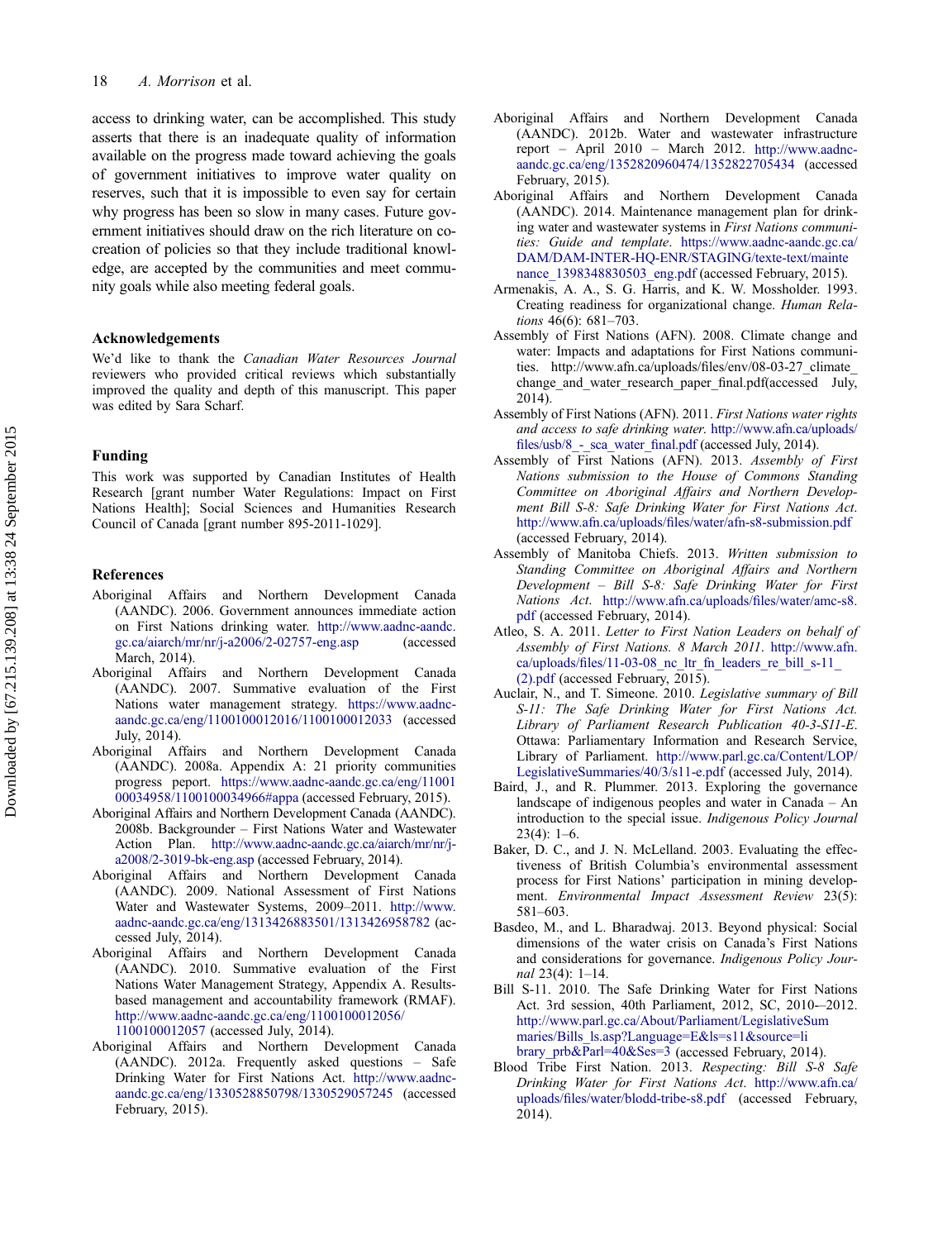- <span id="page-19-0"></span>Borrows, J. 1997. Frozen rights in Canada: Constitutional interpretation and the trickster. American Indian Law Review: 22: 37–64
- Bowden, M. A. 2011. A brief analysis of Bill S-11: Safe Drinking Water for First Nations Act. [http://www.cba.org/cba/cle/](http://www.cba.org/cba/cle/PDF/ENV11_Bowden_Paper.pdf) [PDF/ENV11\\_Bowden\\_Paper.pdf](http://www.cba.org/cba/cle/PDF/ENV11_Bowden_Paper.pdf) (accessed July, 2014).
- Boyd, D. R. 2011. No taps, no toilets: First Nations and the Constitutional right to water in Canada. McGill Law Journal 57: 81.
- Braveman, P. A., S. A. Egerter, S. H. Woolf, and J. S. Marks. 2011. When do we know enough to recommend action on the social determinants of health? American Journal of Preventive Medicine 40(1): S58–S66.
- Brownson, R. C., E. A. Baker, T. L. Leet, K. N. Gillespie, and W. R. True. 2010. Evidence-based public health. NewYork: Oxford University Press.
- Cameron, E. S. 2012. Securing Indigenous politics: A critique of the vulnerability and adaptation approach to the human dimensions of climate change in the Canadian Arctic. Global Environmental Change 22(1): 103–114.
- Campbell, T. 1996. Co-management of Aboriginal resources. Information North 22(1): 1–6.
- Canada. Expert Panel on Safe Drinking Water for First Nations. 2006. Indian Affairs and Northern Development Canada and Federal Interlocutor for Métis and Non-Status Indians. Report of the Expert Panel on Safe Drinking Water for First Nations. [http://publications.gc.ca/collections/Collec](http://publications.gc.ca/collections/Collection/R2-445-2006E2.pdf)tions [tion/R2-445-2006E2.pdf](http://publications.gc.ca/collections/Collection/R2-445-2006E2.pdf) (accessed March; July, 2014).
- Canadian Environmental Law Association. 2012. Briefing note to the standing committee on Aboriginal Peoples Re: Bill S-8 First Nations Safe Drinking Water Act. [http://s.cela.ca/](http://s.cela.ca/files/846CELA_BriefingNoteBillS-8.pdf)files/ 846CELA\_Briefi[ngNoteBillS-8.pdf](http://s.cela.ca/files/846CELA_BriefingNoteBillS-8.pdf) (accessed July, 2014).
- Canadian Medical Association. 2008. Investigative report: 1776 boil water advisories now in place in Canada. [http://www.](http://www.cmaj.ca/cgi/reprint/178/10/1261.pdf) [cmaj.ca/cgi/reprint/178/10/1261.pdf](http://www.cmaj.ca/cgi/reprint/178/10/1261.pdf) (accessed March, 2014).
- The Canadian Press. 2015. Winnipeg officials await further water tests after positive samples of E. coli. Herald News., 28 January, 2015. [http://thechronicleherald.ca/canada/1265898-win](http://thechronicleherald.ca/canada/1265898-winnipeg-officials-await-further-water-tests-after-positive-samples-of-e.-coli) nipeg-offi[cials-await-further-water-tests-after-positive-samples](http://thechronicleherald.ca/canada/1265898-winnipeg-officials-await-further-water-tests-after-positive-samples-of-e.-coli)[of-e.-coli](http://thechronicleherald.ca/canada/1265898-winnipeg-officials-await-further-water-tests-after-positive-samples-of-e.-coli). (accessed February, 2015).
- Canadian Water and Wastewater Operator Certification Committee. 2009. Canadian water and wastewater operator certification best practices. [http://www.gov.pe.ca/photos/](http://www.gov.pe.ca/photos/original/elj_CWWOCBP.pdf) [original/elj\\_CWWOCBP.pdf](http://www.gov.pe.ca/photos/original/elj_CWWOCBP.pdf) (accessed July, 2014).
- Carr-Stewart, S., J. Marshall, and L. Steeves. 2012. Inequity of education financial resources: A case study of First Nations school funding compared to provincial school funding in Saskatchewan. McGill Journal of Education/Revue des sciences de l'éducation de McGill, 46(3): 363–377.
- Carter, R. C., and K. Danert. 2003. The private sector and water and sanitation services – Policy and poverty issues. Journal of International Development 15(8): 1067–1072.
- Cave, K., R. Plummer, and R. de Loë. 2013. Exploring water governance and management in Oneida Nation of the Thames (Ontario, Canada): An application of the institutional analysis and development framework. Indigenous Policy Journal 23(4): 1–27.
- CBC News. 2014. Manitoba cuts into crumbling dike threatening western communities. CBC News, 28 April. [http://](http://www.cbc.ca/news/canada/manitoba/manitoba-cuts-into-crumbling-dike-threatening-western-communities-1.2624212) [www.cbc.ca/news/canada/manitoba/manitoba-cuts-into-crum](http://www.cbc.ca/news/canada/manitoba/manitoba-cuts-into-crumbling-dike-threatening-western-communities-1.2624212) [bling-dike-threatening-western-communities-1.2624212](http://www.cbc.ca/news/canada/manitoba/manitoba-cuts-into-crumbling-dike-threatening-western-communities-1.2624212) (accessed July, 2014).
- Charrois, J. W. A. 2010. Private drinking water supplies: Challenges for public health. Canadian Medical Association Journal 182(10): 1061–1064.
- Chiefs of Ontario. (COO). 2013. Submission to the House of Commons Standing Committee on Aboriginal Peoples: Bill S-8: Safe Drinking Water for First Nations Act. [http://www.afn.ca/](http://www.afn.ca/uploads/files/water/coo-s8.pdf) uploads/fi[les/water/coo-s8.pdf](http://www.afn.ca/uploads/files/water/coo-s8.pdf) (accessed February, 2014).
- Christensen, R., M. A. Phare, and N. Goucher. 2010. Seeking water justice: Strengthening legal protection for Canada's drinking water. Ecojustice Canada. [https://www.ecojustice.](https://www.ecojustice.ca/publications/reports/seeking-water-justice/attachment) [ca/publications/reports/seeking-water-justice/attachment](https://www.ecojustice.ca/publications/reports/seeking-water-justice/attachment) (accessed July, 2014).
- Ciliska, D., H. Thomas, and C. Buffett. 2008. A compendium of critical appraisal tools for public health practice. [http://](http://www.empho.org.uk/Download/Public/11615/1/CA%20Tools%20for%20Public%20Health.pdf) [www.empho.org.uk/Download/Public/11615/1/CA%20Tools](http://www.empho.org.uk/Download/Public/11615/1/CA%20Tools%20for%20Public%20Health.pdf) [%20for%20Public%20Health.pdf](http://www.empho.org.uk/Download/Public/11615/1/CA%20Tools%20for%20Public%20Health.pdf) (accessed July, 2014).
- Cole, L. 2014. Walkerton legacy not tapped into. Daily Commercial News, 19 November. [http://www.dailycommercial](http://www.dailycommercialnews.com/Infrastructure/News/2014/11/Walkerton-legacy-not-tapped-into-1003884W/) [news.com/Infrastructure/News/2014/11/Walkerton-legacy](http://www.dailycommercialnews.com/Infrastructure/News/2014/11/Walkerton-legacy-not-tapped-into-1003884W/)[not-tapped-into-1003884W/](http://www.dailycommercialnews.com/Infrastructure/News/2014/11/Walkerton-legacy-not-tapped-into-1003884W/) (accessed February, 2015).
- de Loë, R. C., S. E. Di Giantomasso, and R. D. Kreutzwiser. 2002. Local capacity for groundwater protection in Ontario. Environmental Management 29(2): 217–233.
- Doucet, B. 2005. Native poverty: Why relying on government is a poor solution. Le Québecois Libre, 15 Novembe. <http://www.quebecoislibre.org/05/051115-8.htm> (accessed July, 2014).
- Edwards, R. W., P. Jumper-Thurman, B. A. Plested, E. R. Oetting, and L. Swanson. 2000. Community readiness: Research to practice. Journal of Community Psychology 28 (3): 291–307.
- Eggerton, L. 2006. Safe drinking water standards for First Nations communities. Canadian Medical Association Journal 174(9): 1248.
- Ford, J. D., M. Knight, and T. Pearce. 2013. Assessing the "usability" of climate change research for decision-making: A case study of the Canadian International Polar Year. Global Environmental Change 23(5): 1317–1326.
- Gajadhar, A. 2013. Drinking water quality in Canadian First Nations communities: Do divergent strategies for addressing the issue contribute to the problems? PhD thesis, Carleton University.
- Hartvelt, F., and D. A. Okun. 1991. Capacity building for water resources management. Water International 16(3): 176–183.
- Health Canada. 2012. Canadian drinking water guidelines. [http://www.hc-sc.gc.ca/ewh-semt/water-eau/drink-potab/](http://www.hc-sc.gc.ca/ewh-semt/water-eau/drink-potab/guide/index-eng.php) [guide/index-eng.php](http://www.hc-sc.gc.ca/ewh-semt/water-eau/drink-potab/guide/index-eng.php) (accessed July, 2014).
- Health Canada. 2014. How many drinking water advisories are in effect in First Nation communities? [http://www.hc-sc.gc.](http://www.hc-sc.gc.ca/fniah-spnia/promotion/public-publique/water-eau-eng.php#s2d) [ca/fniah-spnia/promotion/public-publique/water-eau-eng.](http://www.hc-sc.gc.ca/fniah-spnia/promotion/public-publique/water-eau-eng.php#s2d) [php#s2d](http://www.hc-sc.gc.ca/fniah-spnia/promotion/public-publique/water-eau-eng.php#s2d) (accessed July, 2014).
- Health Canada. 2015. Drinking water and waste water. [http://](http://www.hc-sc.gc.ca/fniah-spnia/promotion/public-publique/water-eau-eng.php#s1) [www.hc-sc.gc.ca/fniah-spnia/promotion/public-publique/wa](http://www.hc-sc.gc.ca/fniah-spnia/promotion/public-publique/water-eau-eng.php#s1) [ter-eau-eng.php#s1](http://www.hc-sc.gc.ca/fniah-spnia/promotion/public-publique/water-eau-eng.php#s1) (accessed February, 2015).
- Henderson, C. and J. Sayers. 2012. 4. Aboriginal communities. In Climate change adaptation: A priorities plan for Canada. Report of the Climate Change Adaptation Project (Canada), ed. B. Feltmate, and J. Thistlethwaite, 65–72. Waterloo: University of Waterloo.
- Hill, R., C Grant, M. George, C. J. Robinson, S. Jackson, and N. Abel. 2012. A typology of indigenous engagement in Australian environmental management: Implications for knowledge integration and social-ecological system sustainability. Ecology and Society 17: 1–17.
- Houde, N. 2007. The six faces of traditional ecological knowledge: Challenges and opportunities for Canadian co-management arrangements. Ecology and Society 12(2): 34.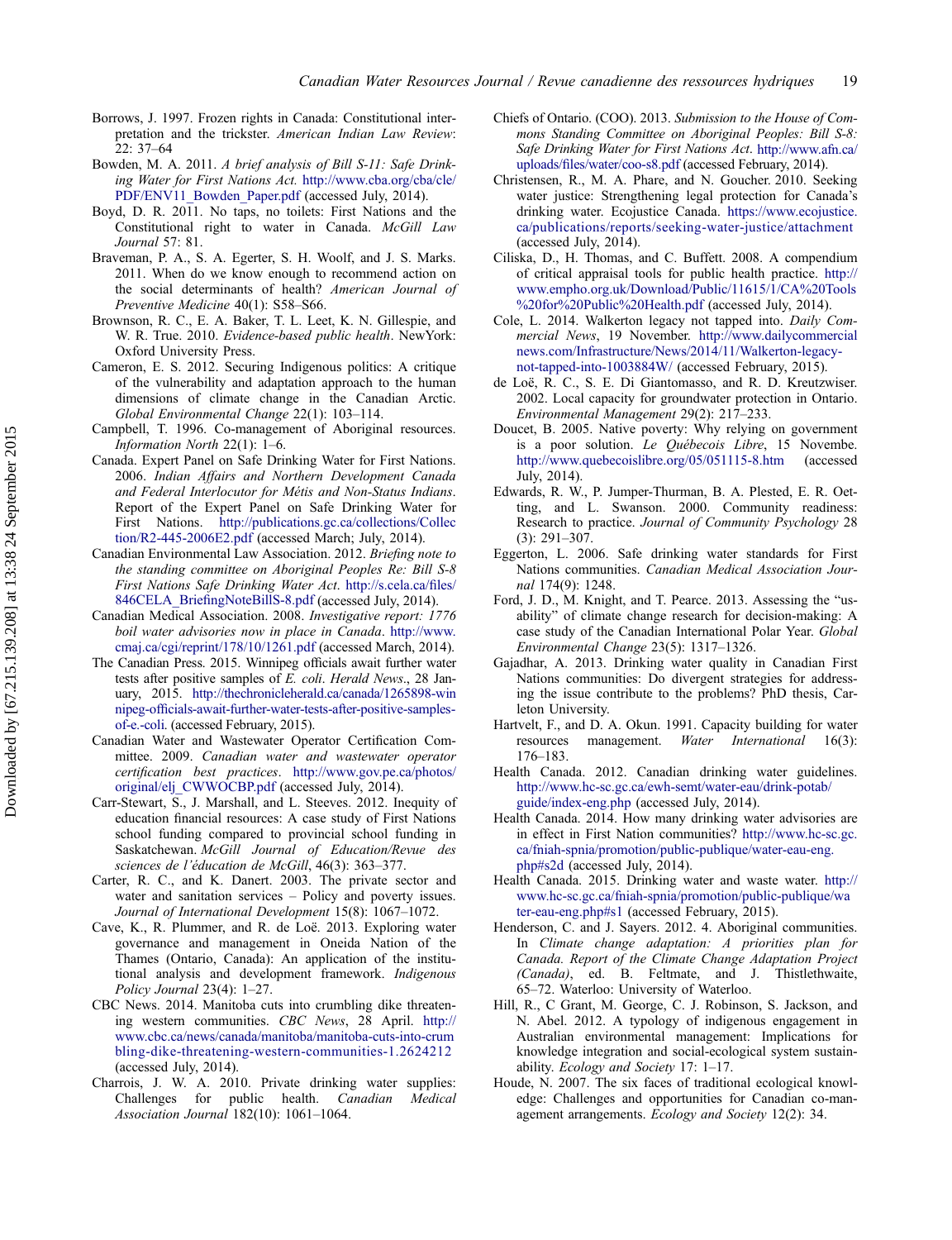- <span id="page-20-0"></span>Hubbert, D. 2013. Identifying drinking water regulatory frameworks. <https://dspace.library.uvic.ca//handle/1828/4811> (accessed July, 2014).
- Indian and Northern Affairs Canada (INAC). 2003. National assessment of water and wastewater systems in First Nations communities: Summary report. [http://www.aadnc](http://www.aadnc-aandc.gc.ca/eng/1100100034982/1100100034983)[aandc.gc.ca/eng/1100100034982/1100100034983](http://www.aadnc-aandc.gc.ca/eng/1100100034982/1100100034983) (accessed July, 2014).
- Indian and Northern Affairs Canada (INAC). 2003–2008. First Nations water management strategy. [http://www.aadnc](http://www.aadnc-aandc.gc.ca/eng/1100100010369/1100100010370)[aandc.gc.ca/eng/1100100010369/1100100010370](http://www.aadnc-aandc.gc.ca/eng/1100100010369/1100100010370) (accessed March, 2014).
- Indian and Northern Affairs Canada (INAC). 2006. Plan of action for drinking water in First Nations communities: Progress report, 7 December. [http://www.aadnc-aandc.gc.ca/](http://www.aadnc-aandc.gc.ca/eng/1100100034978/1100100034980) [eng/1100100034978/1100100034980](http://www.aadnc-aandc.gc.ca/eng/1100100034978/1100100034980) (accessed February, 2014).
- Indian and Northern Affairs Canada (INAC). 2007. Plan of action for drinking water in First Nations communities: Progress report, 22 March. [http://www.aadnc-aandc.gc.ca/](http://www.aadnc-aandc.gc.ca/eng/1100100034968/1100100034976) [eng/1100100034968/1100100034976](http://www.aadnc-aandc.gc.ca/eng/1100100034968/1100100034976) (accessed February, 2014).
- Indian and Northern Affairs Canada (INAC). 2008. Plan of action for drinking water in First Nations communities: Progress report, 17 January. [http://www.aadnc-aandc.gc.ca/](http://www.aadnc-aandc.gc.ca/eng/1100100034958/1100100034966) [eng/1100100034958/1100100034966](http://www.aadnc-aandc.gc.ca/eng/1100100034958/1100100034966) (accessed February, 2014).
- Indian and Northern Affairs Canada (INAC). 2009. First Nations water and wastewater action plan: Progress report, January 2008–March 2009. [http://www.aadnc](http://www.aadnc-aandc.gc.ca/eng/1100100034945/1100100034956)[aandc.gc.ca/eng/1100100034945/1100100034956](http://www.aadnc-aandc.gc.ca/eng/1100100034945/1100100034956) (accessed February, 2014).
- Indian and Northern Affairs Canada (INAC). 2010. First Nations water and wastewater action plan: Progress report, April 2009–March 2010. [http://www.aadnc-aandc.gc.ca/eng/1100](http://www.aadnc-aandc.gc.ca/eng/1100100034932/1100100034943) [100034932/1100100034943](http://www.aadnc-aandc.gc.ca/eng/1100100034932/1100100034943) (accessed February, 2014).
- Jackson, S., P. Tan, C. Mooney, S. Hoverman, and I. White. 2012. Principles and guidelines for good practice in Indigenous engagement in water planning. Journal of Hydrology 474: 57–65.
- Johns, C. M. 2014. 11 The Walkerton Inquiry and policy change. In Commissions of Inquiry and Policy Change: A Comparative Analysis, ed. G. J. Inwood and C. M. Johns. 214–243. Toronto: University of Toronto Press.
- Johnson, K., C. Hays, H. Center, and C. Daley. 2004. Building capacity and sustainable prevention innovations: A sustainability planning model. Evaluation and Program Planning 27(2): 135–149.
- Jones, G., and J. Stewart. 2012. Local government: The past, the present and the future. Public Policy and Administration 27(4): 346–367.
- Kemm, J. 2006. The limitations of "evidence-based" public health. Journal of Evaluation in Clinical Practice 12(3): 319–324.
- Kirmayer, L. J., G. M. Brass, and G. G. Valaskakis. 2009. Conclusion: Healing/invention/tradition. In Healing traditions: The mental health of aboriginal peoples in Canada, ed. L. J. Kirmayer and G. G. Valaskakis, 440–472. Vancouver: UBC Press.
- Kleinman, A. 1997. Writing at the margin: Discourse between anthropology and medicine. Berkeley: University of California Press.
- Kohatsu, N. D., J. G. Robinson, and J. C. Torner. 2004. Evidence-based public health: An evolving concept. American Journal of Preventive Medicine 27(5): 417–421.
- Lebel, P. M., and M. G. Reed. 2010. The capacity of Montreal Lake, Saskatchewan to provide safe drinking water: Applying a framework for analysis. Canadian Water Resources Journal 35(3): 317–338.
- Lieberman, L., S. D. Golden, and J. A. L. Earp. 2013. Structural approaches to health promotion: What do we need to know about policy and environmental change? Health Education and Behavior 40(5): 520–525.
- MacIntosh, C. 2009. Public health protection and drinking water quality on First Nation reserves: Considering the new federal regulatory proposal. [http://papers.ssrn.](http://papers.ssrn.com/sol3/papers.cfm?abstract_id=2100519) [com/sol3/papers.cfm?abstract\\_id=2100519](http://papers.ssrn.com/sol3/papers.cfm?abstract_id=2100519) (accessed July, 2014).
- Mascarenhas, M. 2007. Where the waters divide: First Nations, tainted water and environmental justice in Canada. Local Environment 12(6): 565–577.
- McClenaghan, T., and R. Nadarajah. 2012. Briefing Note to the Standing Committee on Aboriginal Peoples re: Bill S-8 First Nations Safe Drinking Water Act. The Canadian Environmental Law Association, June 6, 2012. [http://www.](http://www.cela.ca/sites/cela.ca/files/846CELA_BriefingNoteBillS-8.pdf) [cela.ca/sites/cela.ca/](http://www.cela.ca/sites/cela.ca/files/846CELA_BriefingNoteBillS-8.pdf)files/846CELA\_BriefingNoteBillS-8.pdf (accessed July, 2014).
- Metcalfe, C., C. Murray, L. Collins, and C. Furgal. 2011. Water quality and human health in Indigenous communities in Canada. Global Bioethics 24(1–4): 91–94.
- Metro Vancouver. 2012. A Metro Vancouver position paper on Bill S-8: The Safe Drinking Water for First Nations Act. [http://www.ubcm.ca/assets/Whats~New/1-Brief%20-%20A%](http://www.ubcm.ca/assets/Whats~New/1-Brief%20-%20A%20Metro%20Vancouver%20Position%20Paper%20on%20Bill%20S-8%20The%20Safe%20Drinking%20Water%20for%20First%20Nations%20Act.pdf) [20Metro%20Vancouver%20Position%20Paper%20on%20Bill](http://www.ubcm.ca/assets/Whats~New/1-Brief%20-%20A%20Metro%20Vancouver%20Position%20Paper%20on%20Bill%20S-8%20The%20Safe%20Drinking%20Water%20for%20First%20Nations%20Act.pdf) [%20S-8%20The%20Safe%20Drinking%20Water%20for%](http://www.ubcm.ca/assets/Whats~New/1-Brief%20-%20A%20Metro%20Vancouver%20Position%20Paper%20on%20Bill%20S-8%20The%20Safe%20Drinking%20Water%20for%20First%20Nations%20Act.pdf) [20First%20Nations%20Act.pdf](http://www.ubcm.ca/assets/Whats~New/1-Brief%20-%20A%20Metro%20Vancouver%20Position%20Paper%20on%20Bill%20S-8%20The%20Safe%20Drinking%20Water%20for%20First%20Nations%20Act.pdf) (accessed February, 2014).
- Morales, S. N. 2006. A glass half empty: Drinking water in First Nations communities. In Aboriginal policy research: Moving forward, making a difference, vol. 3, ed. J. White, S. Wingert, D. Beavon, and P. Maxim, 161–185. Toronto: Thompson Educational Publishing.
- Murdocca, C. 2010. "There is something in that water": Race, nationalism, and legal violence. Law & Social Inquiry 35 (2): 369–402.
- Murray, C. J. L., and J. Frenk. 2008. Health metrics and evaluation: Strengthening the science. The Lancet 371(9619): 1191–1199.
- Neegan Burnside Ltd. 2011. National aAssessment of First Nations water and wastewater systems -- Saskatchewan regional roll-uup report. [https://www.aadnc-aandc.gc.ca/eng/](https://www.aadnc-aandc.gc.ca/eng/1315530095418/1315530190074) [1315530095418/1315530190074](https://www.aadnc-aandc.gc.ca/eng/1315530095418/1315530190074) (accessed July, 2014).
- O'Connor, D. R. 2002a. Part one, a summary. Report of the Walkerton Inquiry: The events of May 2000 and related issues. Toronto: Ontario Ministry of the Attorney General, Queen's Printer for Ontario.
- O'Connor, D. R. 2002b Part two: Report of the Walkerton inquiry: A strategy for safe drinking water. Toronto: Ontario Ministry of the Attorney General, Queen's Printer for Ontario.
- Office of the Auditor General of Canada (OAG). 2005. 2005 September report of the Commissioner of the Environment and Sustainable Development: Chapter 5 – Drinking Water in First Nations Communities. [http://www.oag-bvg.](http://www.oag-bvg.gc.ca/internet/English/parl_cesd_200509_05_e_14952.html) [gc.ca/internet/English/parl\\_cesd\\_200509\\_05\\_e\\_14952.html](http://www.oag-bvg.gc.ca/internet/English/parl_cesd_200509_05_e_14952.html) (accessed July, 2014).
- Office of the Auditor General of Canada (OAG). 2011. 2011 June status report of the Auditor General of Canada: Chapter 4 – Programs for First Nations on reserves. [http://www.oag-bvg.gc.ca/internet/english/parl\\_oag\\_201106\\_](http://www.oag-bvg.gc.ca/internet/english/parl_oag_201106_04_e_35372.html#hd5f) 04 e 35372.html#hd5f (accessed July, 2014).